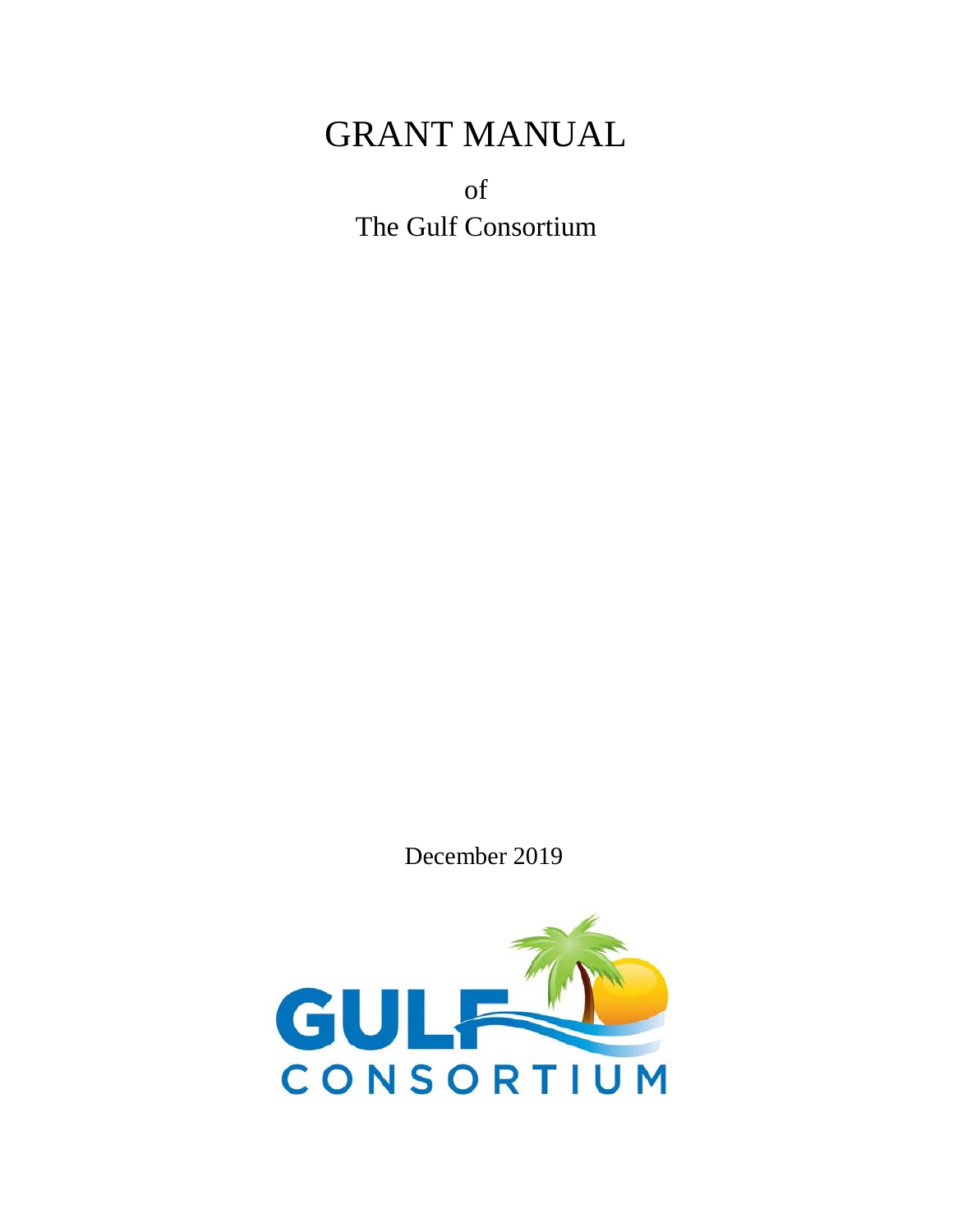## **CONTENTS**

| GM-3.3.4 Coordinate Budget and/or Indirect Cost Allocation with Finance Manager. 12 |  |
|-------------------------------------------------------------------------------------|--|
| GM-3.3.6 Grant Application Requests for Additional Information  12                  |  |
|                                                                                     |  |
|                                                                                     |  |
|                                                                                     |  |
|                                                                                     |  |
| GM-4.0. Post Award Procedures: Award Review, And Acceptance Procedures13            |  |
|                                                                                     |  |
|                                                                                     |  |
|                                                                                     |  |
|                                                                                     |  |
|                                                                                     |  |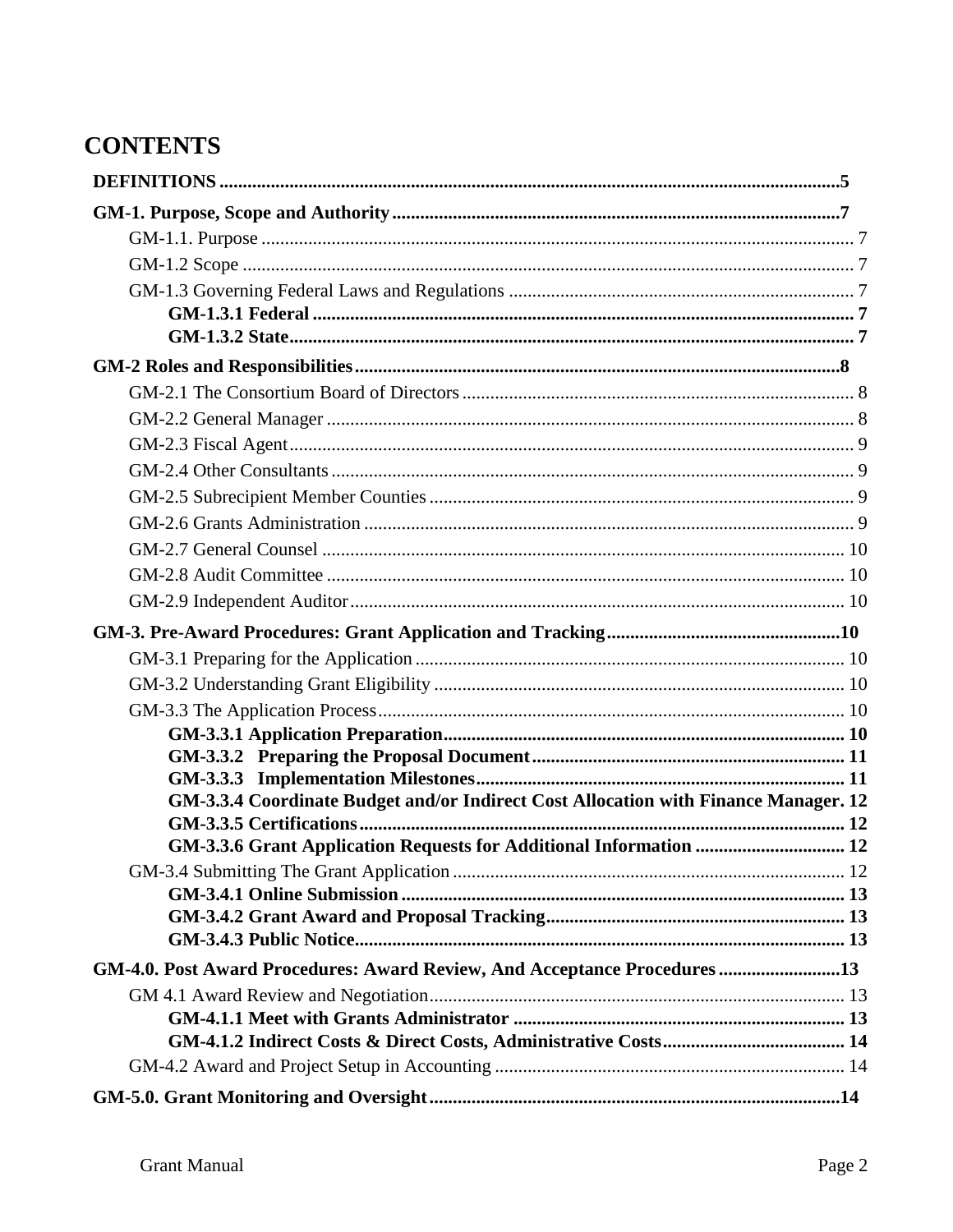| GM- 6.3.2 Davis-Bacon Act, Copeland Act, Contract Work Hours and Safety Standards |  |
|-----------------------------------------------------------------------------------|--|
|                                                                                   |  |
|                                                                                   |  |
|                                                                                   |  |
|                                                                                   |  |
|                                                                                   |  |
|                                                                                   |  |
|                                                                                   |  |
|                                                                                   |  |
|                                                                                   |  |
|                                                                                   |  |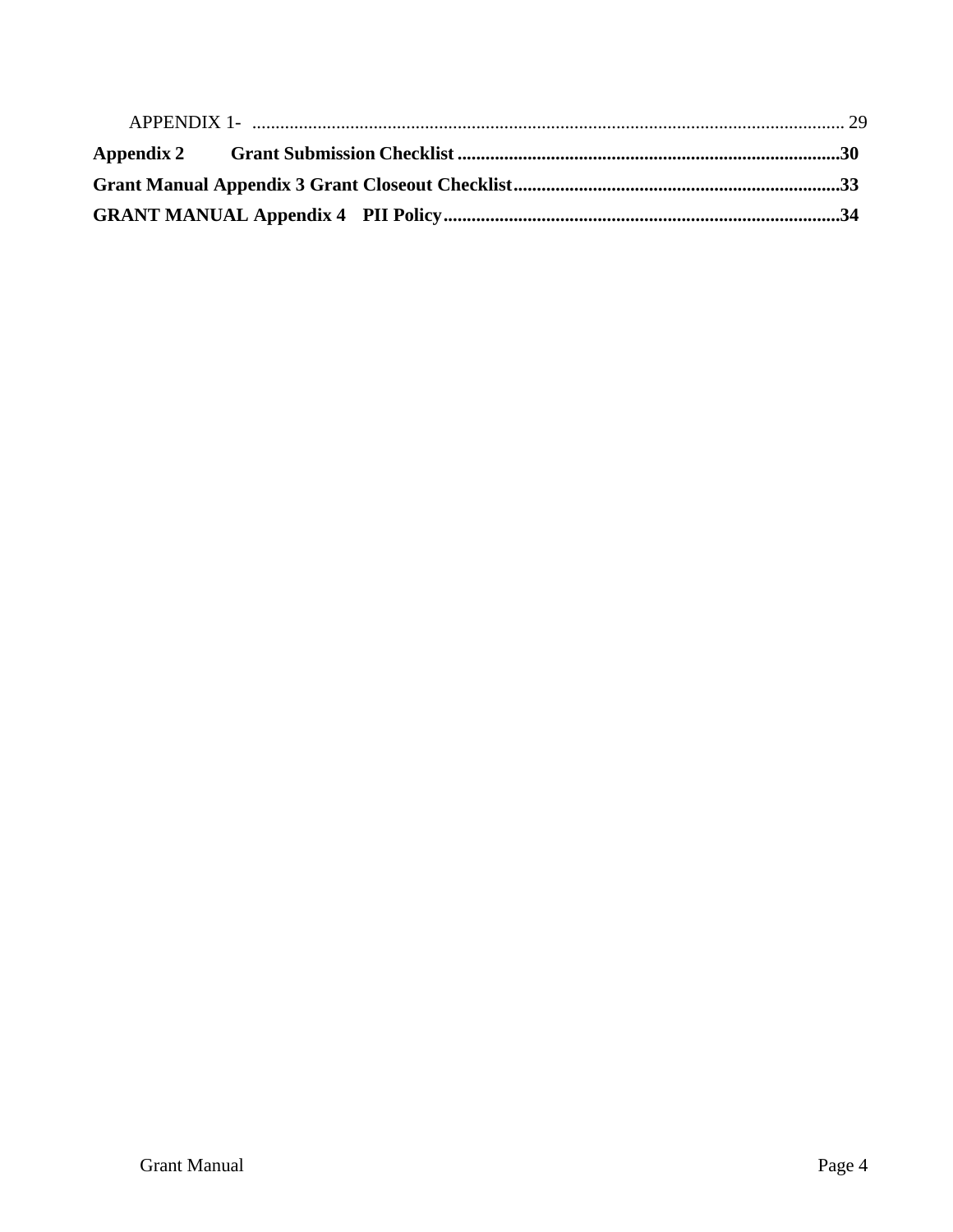## <span id="page-4-0"></span>**DEFINITIONS**

- 1. "Agreement/Contract" means all types of agreements, regardless of what they may be called, for the purchase or disposal of supplies, services, materials, equipment, or construction and which name the terms and obligations of the businesstransaction.
- 2. "Board" means the Board of Directors of the Gulf Consortium.
- 3. "Business" means any corporation, partnership, individual, sole proprietorship, joint stock company, joint venture, or any other private legal entity.
- 4. "Contractor/Consultant" means any person having a contract with the Consortium.
- 5. "Contractual Services" means the rendering by a contractor of its time and effort rather than the furnishing of specific commodities. The term applies only to those services rendered by individuals and firms who are independent contractors, and such services may include, but are not limited to, evaluations; consultations; maintenance; accounting; security; management systems; management consulting; educational training programs; research and development studies or reports on the findings of consultants engaged thereunder; and other professional and technical services.
- 6. "Contractual Services Contract" is a contract for a contractor's time and effort rather than the furnishing of specific commodities. Satisfactory completion of the service and/or a specified period of time or date completes such contract.
- 7. "Data" means recorded information, regardless of form or characteristic.
- 8. "Designee" means a duly authorized representative of a person holding a superior position.
- 9. "General Manager" shall refer to the staff so designated by the entity contracted to provide General Manager services for the Consortium.
- 10. "Grants Administrator" shall refer to the staff so designated by the entity contracted to provide programmatic and implementation service for Consortium grants.
- 11. "Implementation Milestone" refers to a project activity that results in a defined portion of a project being completed.
- 12. "Person" means any business, individual, committee, club, other organization, or group of individuals.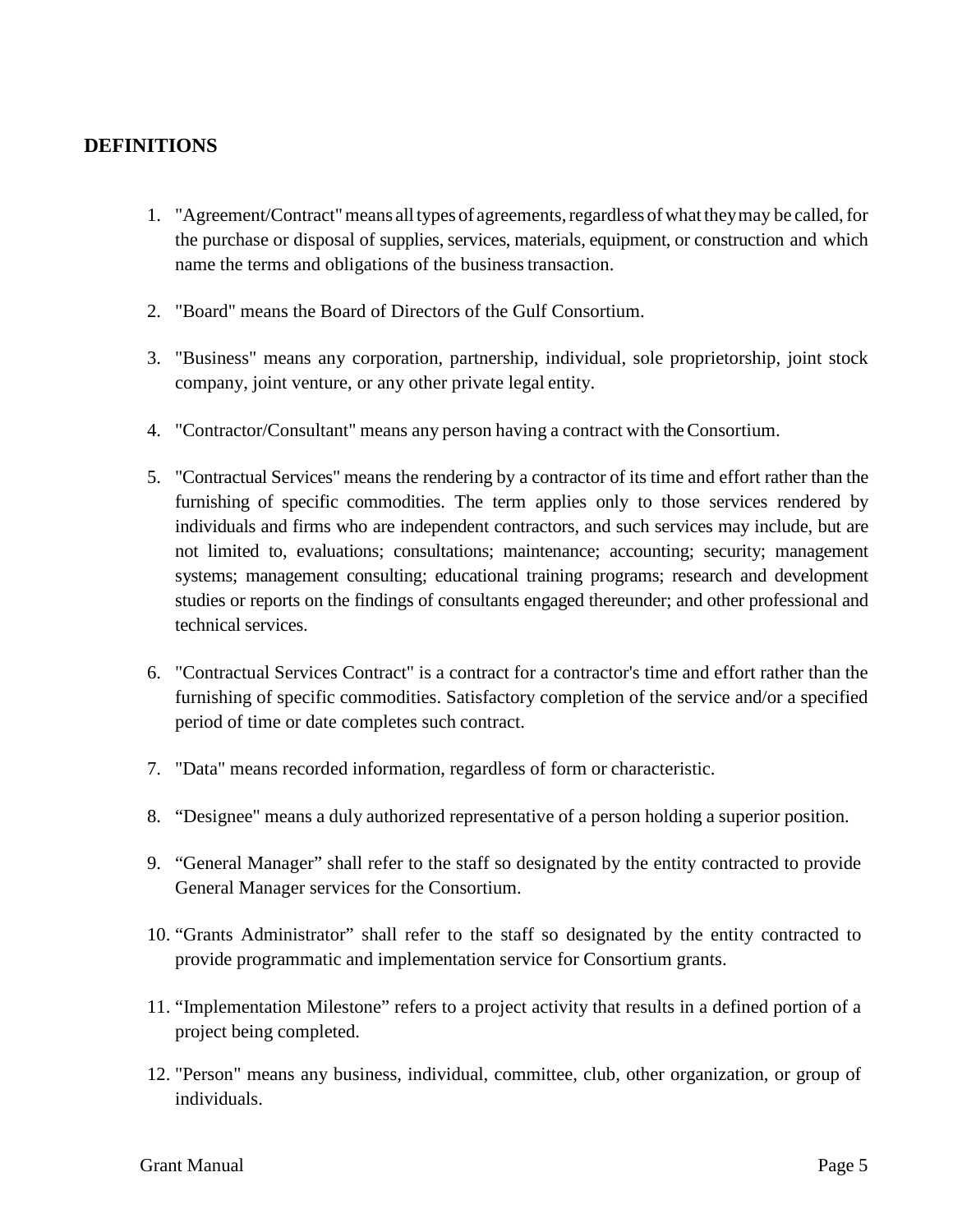- 13. "Professional Services" shall include, but not be limited to, those services within the scope of the practice of architecture, professional engineering, landscape architecture, or registered land surveying, as defined by the State of Florida, or those performed by any architect, professional engineer, landscape architect, or registered land surveyor in connection with his professional employment or practice.
- 14. "Procurement" means buying, procuring, leasing, or otherwise acquiring any materials, supplies, services, or equipment. It also includes all functions that pertain to the obtaining of any material, supplies, services, construction, and equipment, including description of specifications and requirements, selection and solicitation of resources, preparation, and award of contract.
- 15. "Services" means the furnishing of labor, time, or effort by a contractor, not involving the delivery of a specific end product other than those which is not defined as supplies and which are merely incidental to the required performance.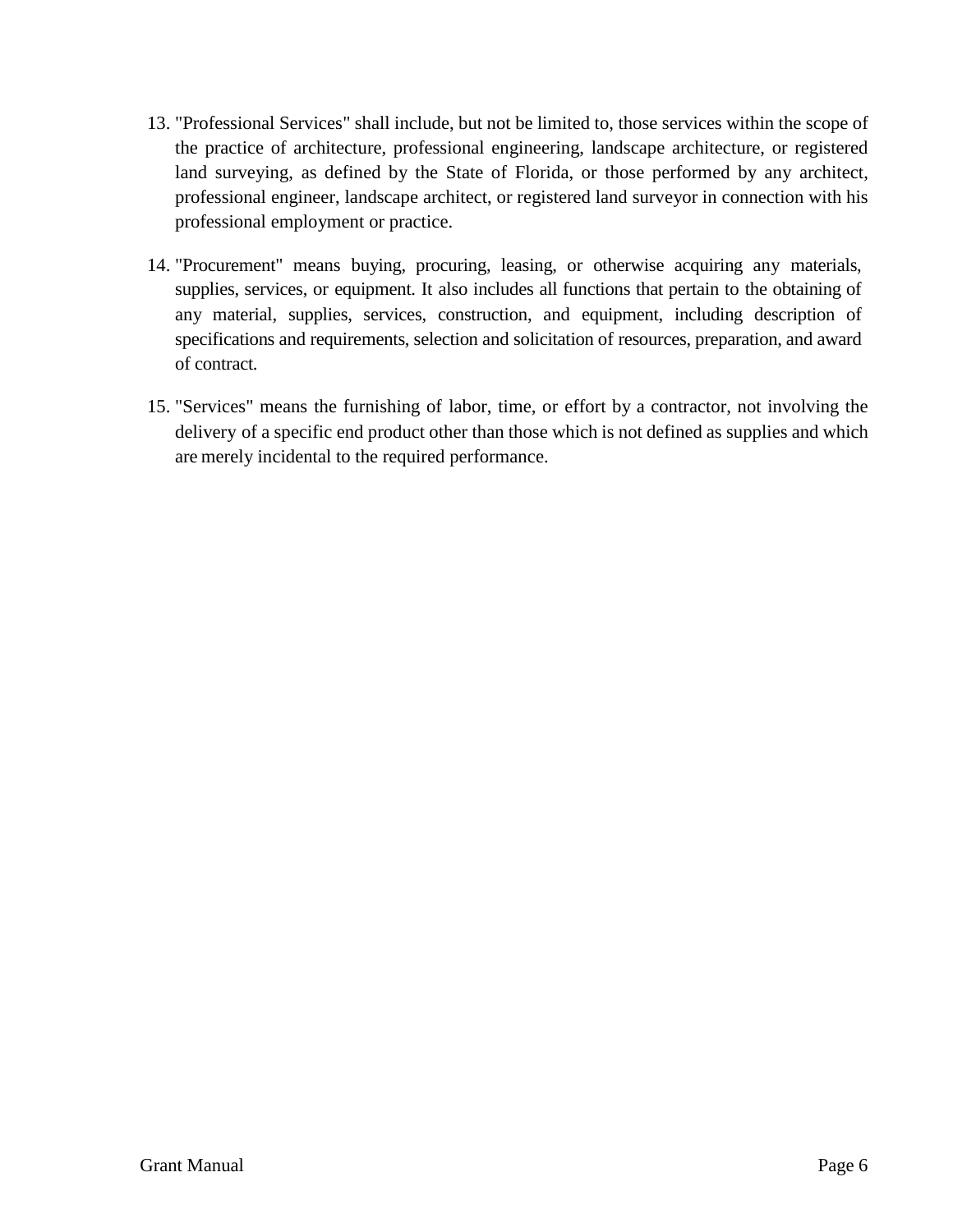## <span id="page-6-0"></span>**GM-1. PURPOSE, SCOPE AND AUTHORITY**

## <span id="page-6-1"></span>**GM-1.1. Purpose**

The purpose of this Grant Manual is to establish uniform guidelines applicable to the Gulf Consortium, member counties, and consultants in the pursuit of grant funding and the management of grant awards. The Grant Manual describes the grants administration policy and procedures of Consortium associated with:

- Grant Identification, Application, and Tracking
- Grant Award Notification, Review, and Acceptance
- Grant Oversight and Monitoring
- Grant Accounting and Reporting
- Grant Subrecipient Monitoring
- Grant Close-out

#### <span id="page-6-2"></span>**GM-1.2 Scope**

These grant administration procedures apply to all grants pursued by the Consortium and subrecipient member counties awarded by the RESTORE Council, and define the roles and responsibilities of Consortium consultants pertaining to the management of external funding and compliance with prescribed grant and Consortium requirements. This document and other important grants information can be found on [www.gulfconsortium.org.](http://www.gulfconsortium.org/)

This document is not a comprehensive listing of all rules, regulations, or laws relating to grants administration, but is a guide of standardized procedures to direct the Consortium in the pursuit, application, and management of grant proposals and awards. All sub-recipients are responsible for the establishment and maintenance of internal controls to be used in conjunction with established Consortium standards.

#### <span id="page-6-4"></span><span id="page-6-3"></span>**GM-1.3 Governing Federal Laws and Regulations GM-1.3.1 Federal**

- Federal Grant and Cooperative Agreement Act of 1977, as incorporated in Title 31 Section 6304 of the U.S. Code.
- 2 CFR Chapter I, and Chapter II, Parts 200, 215, 220, 225, and 230 Uniform Administrative Requirements, Cost Principles, and Audit Requirements for Federal Awards (a.k.a. the "Omni Circular"). This is often referred to as the Super Circular. Includes former Single Audit Act of 1984 as amended in 1996.
- A-133 Audits of States, Non-Profits, and Local Organizations and Circular A-133, 2015 Compliance Supplement.
- 2 CFR Part 200, Appendix XI, Compliance Supplement.

## <span id="page-6-5"></span>**GM-1.3.2 State**

• Florida Statues, Chapter 125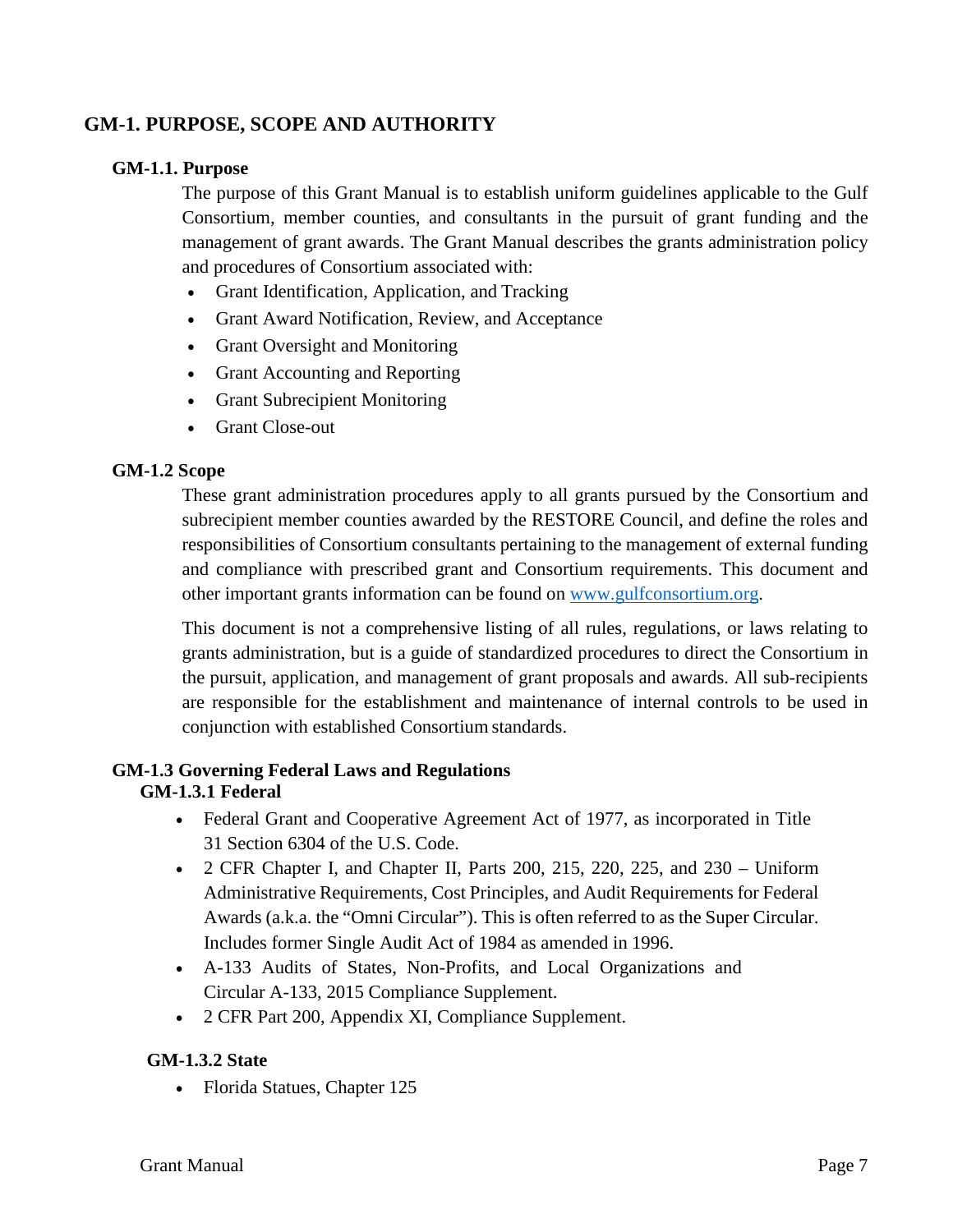- Florida Administrative Code & Florida Administrative Register
- Rules of the Auditor General, Chapter 10.550, Local Governmental Entity Audits
- Florida Single Audit Act, Florida Statutes 215.97

## <span id="page-7-0"></span>**GM-2 ROLES AND RESPONSIBILITIES**

All parties engaged in preparing grant proposals and administering grant awards or responsible for grant funded assets serve an important role in the success of project outcomes and objectives and ensuring that all grant terms and conditions and budgetary and regulatory requirements are met.

Below are the larger roles in the management and administration of grant funded projects received by the Consortium and a representational list of the responsibilities. See Grants Process Flow Chart in **Appendix 3** for visual representation.

## <span id="page-7-1"></span>**GM-2.1 The Consortium Board of Directors**

All grant applications to the RESTORE Council will require approval by the Consortium Board before submittal. Upon approval by the RESTORE Council, if the grant award does not contain any special award conditions that substantially depart from the RESTORE Council's standard terms and conditions and/or were otherwise not contemplated at the time the application was submitted, the Award may be approved and executed by the Chairperson. Subrecipient Agreements may be approved and executed by the General Manager where standard terms and conditions apply and where special award conditions do not substantially depart from the RESTORE Council's standard terms and conditions and/or were otherwise not contemplated at the time the application was submitted. For example, special award conditions including non-duplicative use of RESTORE Council funds and updates to the Observational Data Plans or Data Management Plans would not be considered to substantially depart from standard terms and conditions.

## <span id="page-7-2"></span>**GM-2.2 General Manager**

The General Manager is responsible for performing and coordinating the ongoing administration, compilation, submission and oversight of Consortium grants. The General Manager is required to have staff capable of performing these duties while maintaining sufficient internal controls. The General Manager will direct the flow of subrecipient grant applications through Consortium processing to the RESTORE Council.

The General Manager must provide adequate resources and staff for the appropriate project management duties and grant award management, and assist sub-recipient staff members and coordinators of the member counties who may serve as project/program managers, award managers, and support staff for grant awards. The General Manager is responsible for maintaining adequate financial records to ensure compliance with federal and state accounting and financial reporting requirement for all grants administered by them. Generally Accepted Accounting Principles (GAAP) shall be used. The General Manager will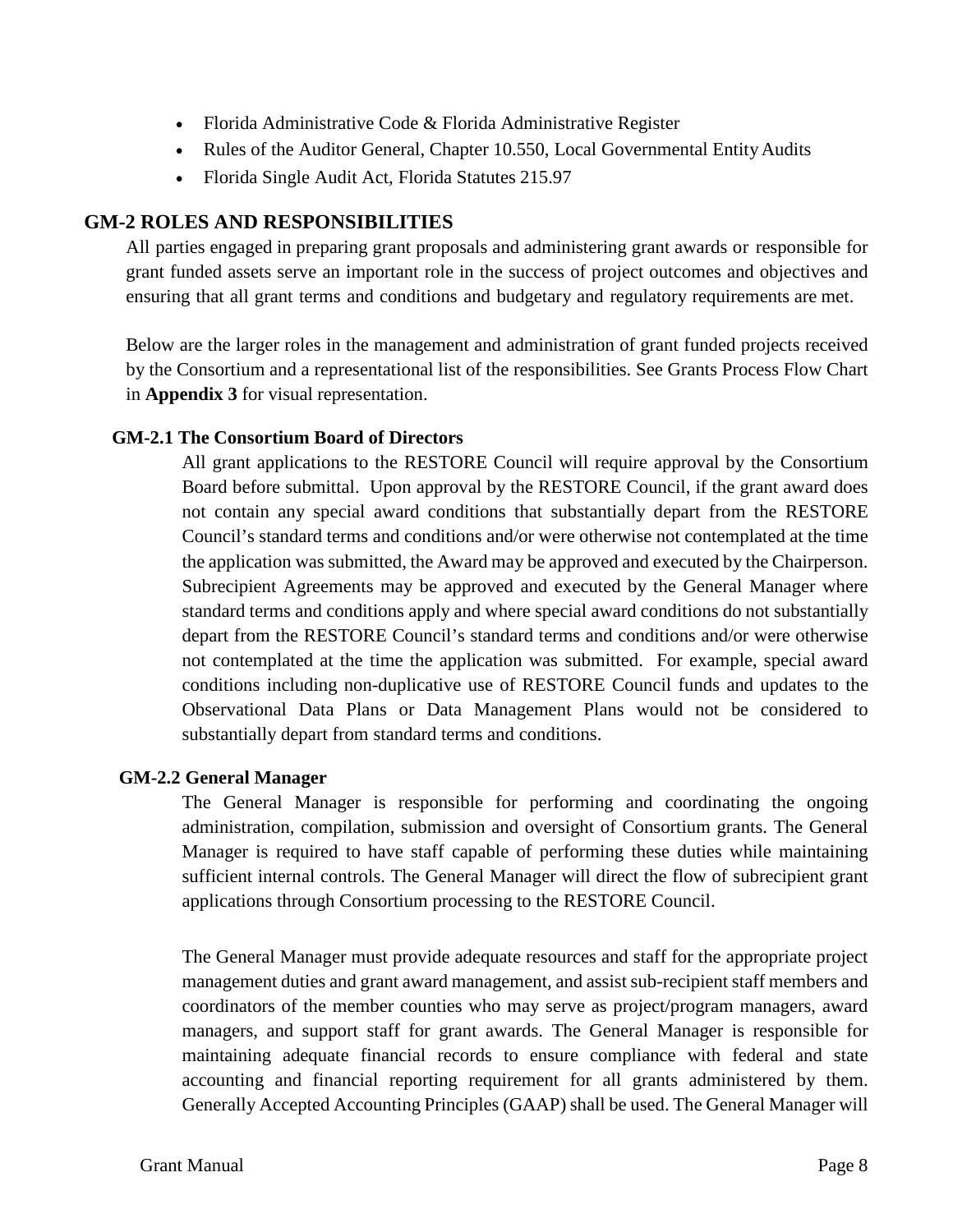prepare the SEFA (Schedule of Expenditures of Federal Awards). Additionally, the General Manager validates that expenditures being sought for reimbursement are properly charged in Project Accounting and General Ledger systems, and reviews documentation attached in Project Accounting to ensure completeness and currency of support for audit trail purposes.

#### <span id="page-8-0"></span>**GM-2.3 Fiscal Agent**

The fiscal agent for the Consortium is involved with grants from the financial perspective. The fiscal agent will be responsible for disbursing funds for Accounts Payable and receiving funds for Accounts Receivable. The fiscal agent will bolster the Consortium's internal controls and separation of duties by having an independent third party manage the flow of cash in conjunction with the Manager's administration.

#### <span id="page-8-1"></span>**GM-2.4 Other Consultants**

The Consortium may from time to time contract with other professional services companies to provide the Consortium with services like audit support, Best Available Science support or architectural and engineering services to support and oversee the sub-recipient grants. These consultants will work with the Manager and the Board, as circumstances dictate.

#### <span id="page-8-2"></span>**GM-2.5 Subrecipient Member Counties**

As the body submitting grant applications to the Consortium, the Subrecipient member counties shall designate an official point of contact ("POC") for all grant application correspondence. The POC shall be the primary source for any clarifying information needed to complete the Consortium's grant application to Council, notice of award or requests for additional information, and other administrative and technical questions.

#### <span id="page-8-3"></span>**GM-2.6 Grants Administration**

The Grants Administrator is the primary individual responsible for programmatic and implementation activities of Consortium grants. Although some tasks may be delegated, the Grants Administrator is the chief accountable person for the overall implementation of the grant award and meeting the terms and conditions of the award, and for representing the project to the grantor.

The Grants Administrator shall:

- 1. Tracks grant awards and consults with subrecipient member counties on all grant related events (i.e. notices received from granting agencies, extensions, amendments, budget revisions, etc.).
- 2. Ensure that awarded grant projects are implemented according to the terms and conditions of the award contract/agreement.
- 3. Ensure that subrecipients are aware of responsibilities for monitoring funding from other sources and reporting timely and accurately.
- 4. Ensure that subrecipients are aware of responsibilities for grant reporting requirements, reimbursement review process and submittal timelines (see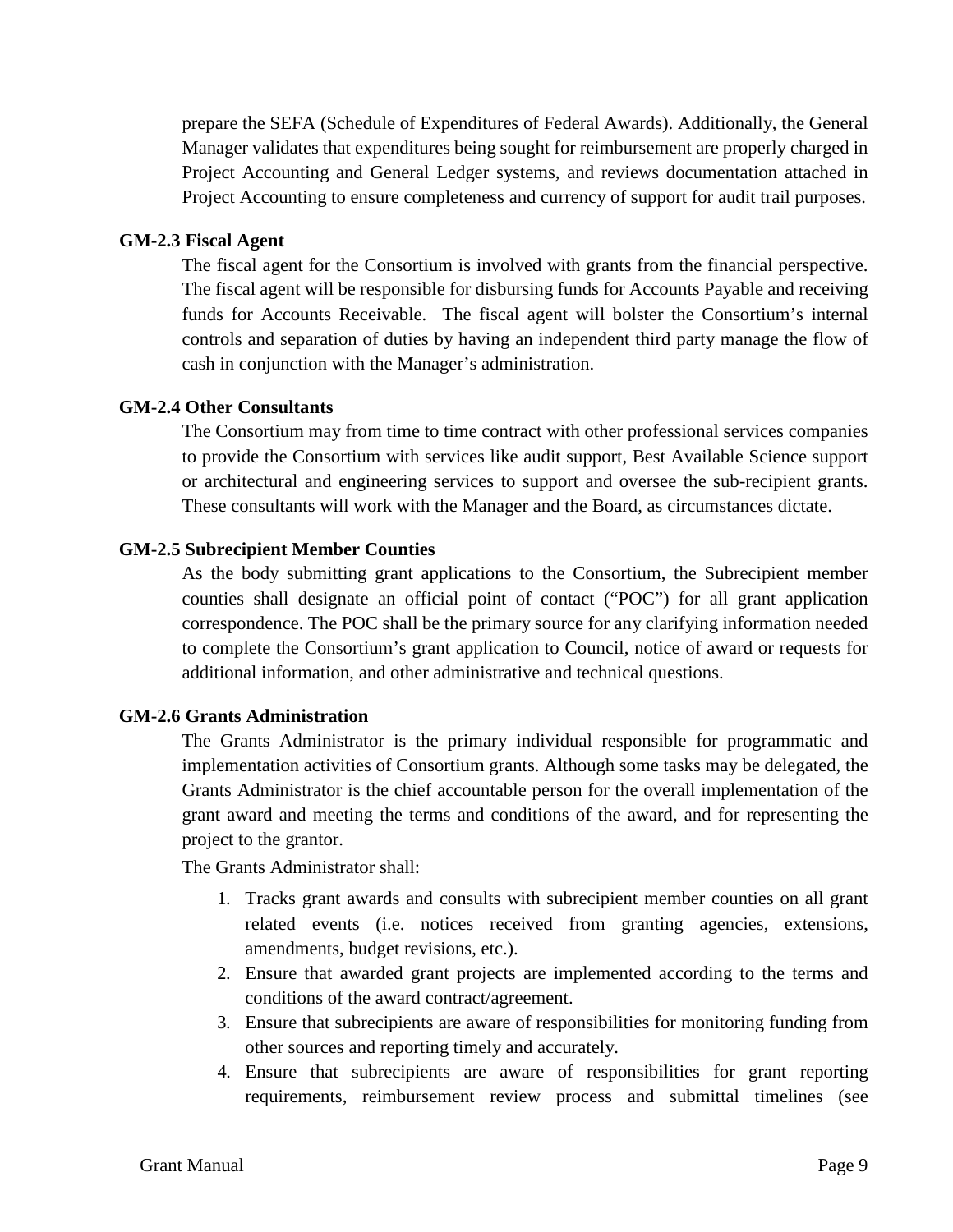Subrecipient Checklist – **Appendix 2**).

#### <span id="page-9-0"></span>**GM-2.7 General Counsel**

The general counsel provides legal advice, counsel, and legal representation to the Consortium. The general counsel prepares and negotiates contracts, settlements, and other documents pertinent to grant awards.

#### <span id="page-9-1"></span>**GM-2.8 Audit Committee**

The audit committee is responsible for reviewing the financial records audit of the Consortium as prepared by staff and/or the external auditor.

#### <span id="page-9-2"></span>**GM-2.9 Independent Auditor**

The independent auditor examines and evaluates the internal control systems and procedures Consortium use to carry out the assigned responsibilities of the organization being audited, including the implementation requirements of a department for administering grant funds. The independent auditors review the Consortium's financial reports and verify compliance with Single Audit Act.

## <span id="page-9-3"></span>**GM-3. PRE-AWARD PROCEDURES: GRANT APPLICATION AND TRACKING**

#### <span id="page-9-4"></span>**GM-3.1 Preparing for the Application**

There are certain essential elements necessary for successful submission of a grant application as described in Section 3.

## <span id="page-9-5"></span>**GM-3.2 Understanding Grant Eligibility**

In order to be eligible for Consortium funding, a grant application must satisfy the following criteria:

- 1. The proposed project was included in the approved State Expenditure Plan, or an approved amendment.
- 2. The proposed work achieves completion of at least one of the defined Implementation Milestones.
- 3. The total amount of funding from all sources that is required to achieve the Implementation Milestone is committed and confirmed available and is supported by documentation demonstrating fund availability.

Grant applications which do not meet all three of the above-listed elements are ineligible for Consortium funding. Once all three elements have been satisfied, the Grant Application process may commence.

#### <span id="page-9-7"></span><span id="page-9-6"></span>**GM-3.3 The Application Process**

## **GM-3.3.1 Application Preparation**

Preparing the application is the responsibility of the Grants Administrator. Every project requires a complete grant application from the County, and in turn a complete grant application to Council. The Grants Administrator may combine numerous grant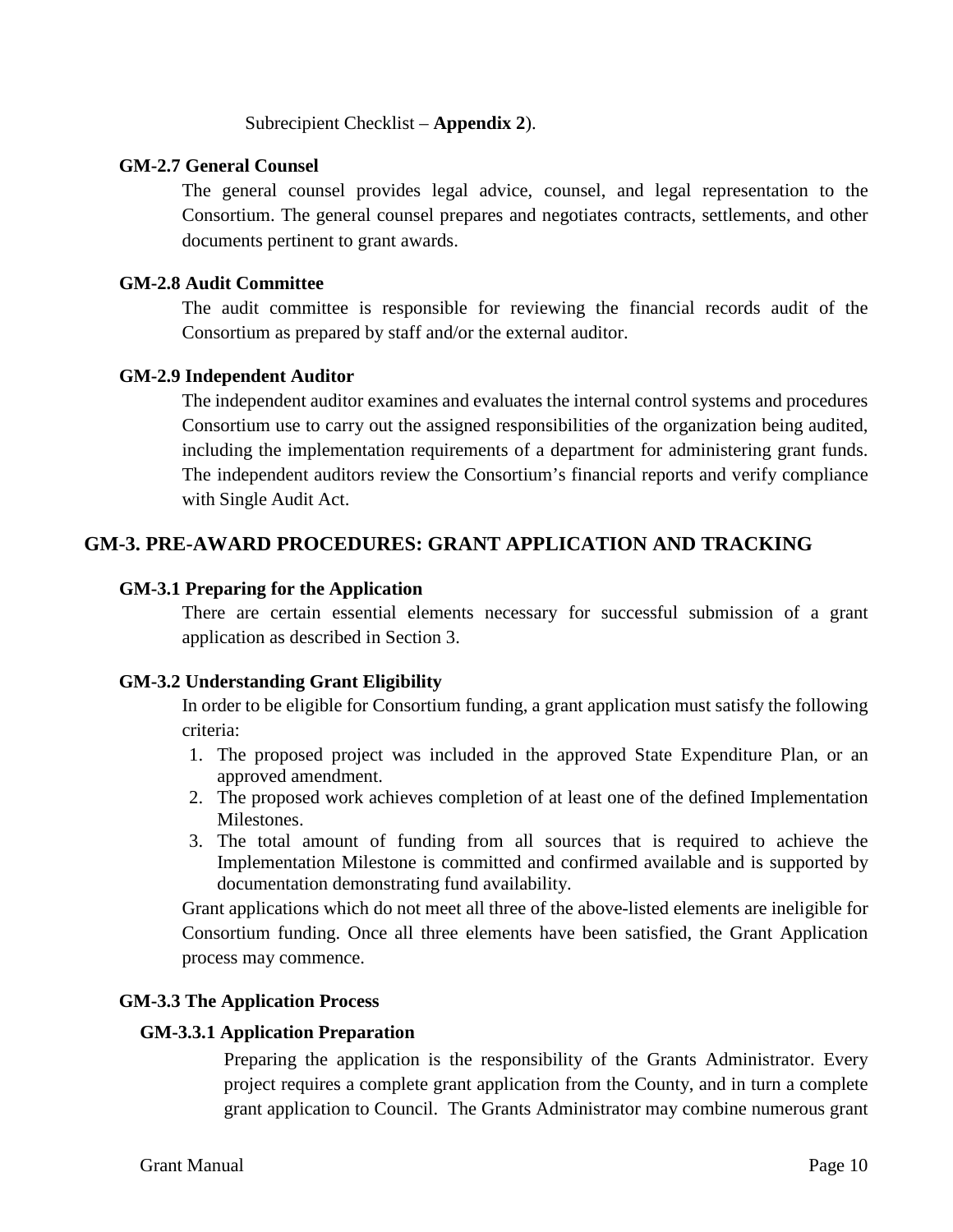applications from Counties having similar Implementation Milestones in order to prepare grant applications to Council for the purpose of reducing volume of grants. The Consortium will ensure adequate Best Available Science (BAS) reviews, where applicable (see **Appendix 3** Grant Process Flow Chart).

## <span id="page-10-0"></span>**GM-3.3.2 Preparing the Proposal Document**

It is the Grant Administrator's responsibility to prepare and submit the grant proposal application. To the extent that the application received from the subrecipient requires clarification, additional detail or other information, it is incumbent on the Grant Administrator to obtain the additional information quickly and thoroughly. Narrative portions of the Grant Application must be prepared concisely and comprehensively to minimize the likelihood of returns by Council requesting additional information. **As the Consortium serves as the administrator of RESTORE Funds for the Consortium Counties, it is not the intent to reinvent guidance which Council has published. It is strongly suggested to refer to Council guidance on the Grant Application process (Section III B of the Recipient Proposal and Award Guide found at [https://www.restorethegulf.gov\)](https://www.restorethegulf.gov/).** 

See **Appendix 4** – Grant Submission Checklist for the complete list of required and conditionally required documents for grant applications.

## <span id="page-10-1"></span>**GM-3.3.3 Implementation Milestones**

To ensure compliance with RESTORE Council and Federal rules and regulations, it is important to understand the Implementation Milestones associated with each project. The Council will not release funds from the Trust Fund until 100 percent of the funding required for completion of the particular milestone has been secured, confirmed, and committed. Proposed projects must have been included in the State Expenditure Plan. If a county determines a change is needed to a project included in the SEP, an amendment to the SEP must be filed. Amendments to the SEP require both Board and Council approval, and as such must be planned with approximately seven months' advance notice.

Implementation Milestones are defined as follows:

- 1. Feasibility Study and Conceptual Design Feasibility analysis and/or Conceptual or Preliminary Design and Engineering resulting in 30% plans.
- 2. Final Design and Permitting Includes final design and engineering, the preparation of construction plans appropriate for inclusion in a procurement package, and applying for and obtaining any required permits. Where preliminary design has not been completed, preliminary design can be incorporated so long as the project has not fundamentally changed in scope. Permitting is not a sufficient Implementation Milestone in and of itself to support a grant application.
- 3. Construction The construction of any capital project, including procurement of construction services.
- 4. Installation Refers to projects that do not involve construction, but rather the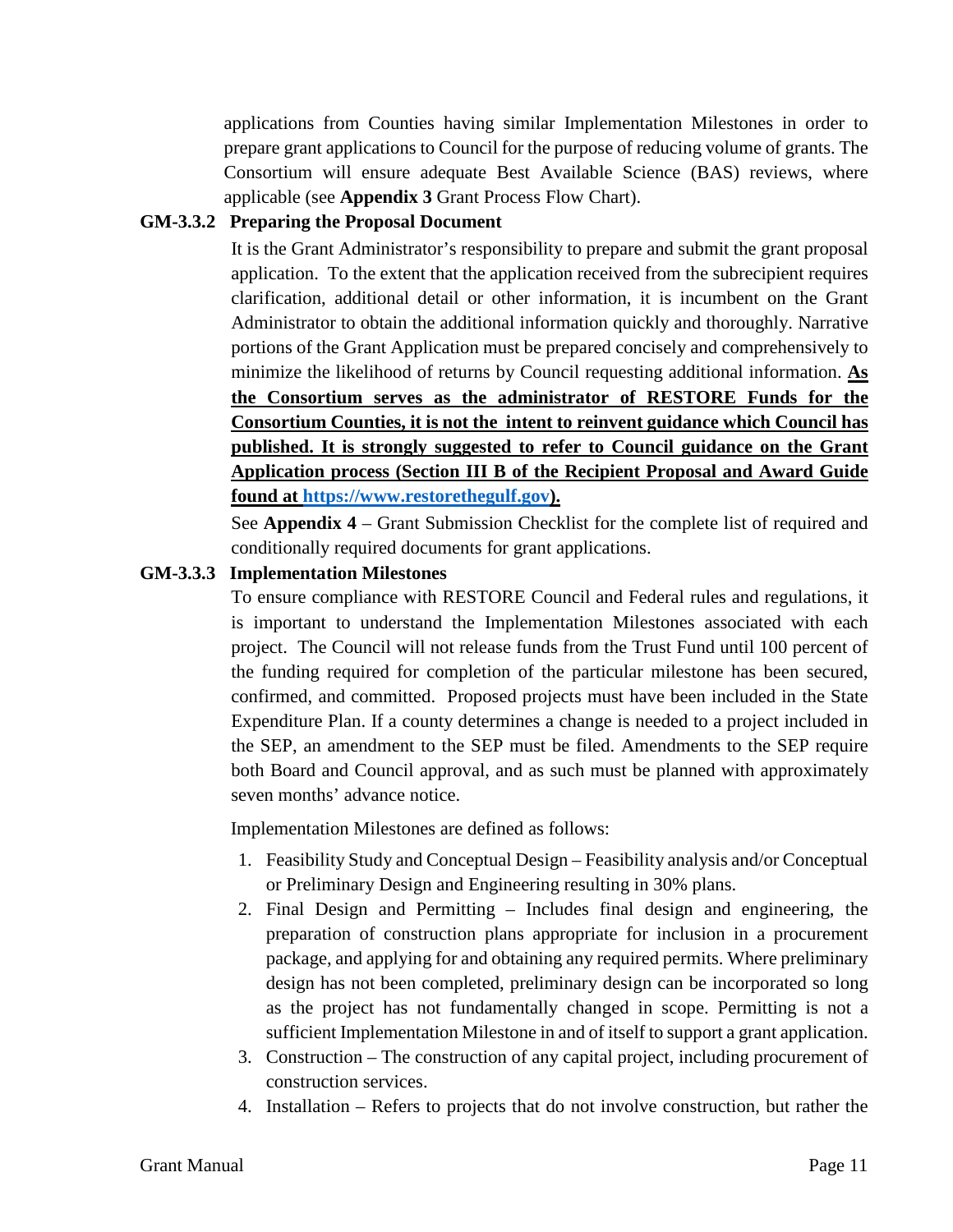transportation, placement, and/or installation of materials for use associated with environmental and/or natural resource restoration, enhancement, resiliency, or similar work. Examples include, but are not limited to, reef restoration or living shorelines.

- 5. Land Acquisition (with or without Feasibility Study) Refers to the funding of land acquisition for permanent use related to a project. If a feasibility study is required to select the property to be acquired, the feasibility study shall be funded and the grant application subsequently amended to allow for land acquisition.
- 6. Education Refers to projects and milestones involving public outreach and education related to the promotion of natural resource stewardship and the environment. Education projects and milestones must include tangible deliverables evidencing completion of stated project objectives.
- 7. Monitoring The observation and monitoring of scientific data and/or metrics after the primary project is completed in order to measure the success of the project. A monitoring plan is required describing when data will be collected, and the preparation of that plan can be included under this area of effort. Monitoring should be the only remaining Implementation Milestone once the primary project is completed.

#### <span id="page-11-0"></span>**GM-3.3.4 Coordinate Budget and/or Indirect Cost Allocation with Finance Manager**

If a grant application allows indirect cost, consult with RESTORE Council for determining indirect cost allocation rate for the grant budget prior to submission of the application. The Finance Manager can also assist in determining if a specific cost may be expressed as a direct cost versus part of an indirect cost allocation. The Finance Manager will review all indirect costs to ensure they can be supported with required documentation.

#### <span id="page-11-1"></span>**GM-3.3.5 Certifications**

The Grants Administrator will ensure that proper signatures have been obtained by the subrecipient for all required federal certifications. The Grants Administrator will use The Certifications and Assurances Form Checklist to ensure that all required certifications are satisfied and that the General Manager or his/her designee who can legally bind the Consortium and who has oversight for the administration and use of the funds.

#### <span id="page-11-2"></span>**GM-3.3.6 Grant Application Requests for Additional Information**

The Grants Administrator will notify the subrecipient POC of any needs for additional information. The POC will be notified not more than ten days of any requests for additional information. The subrecipient POC will advise whether the additional information can be supplied with sufficient time to meet existing Consortium deadlines.

#### <span id="page-11-3"></span>**GM-3.4 Submitting The Grant Application**

No grant application shall be submitted without signature approval of the General Manager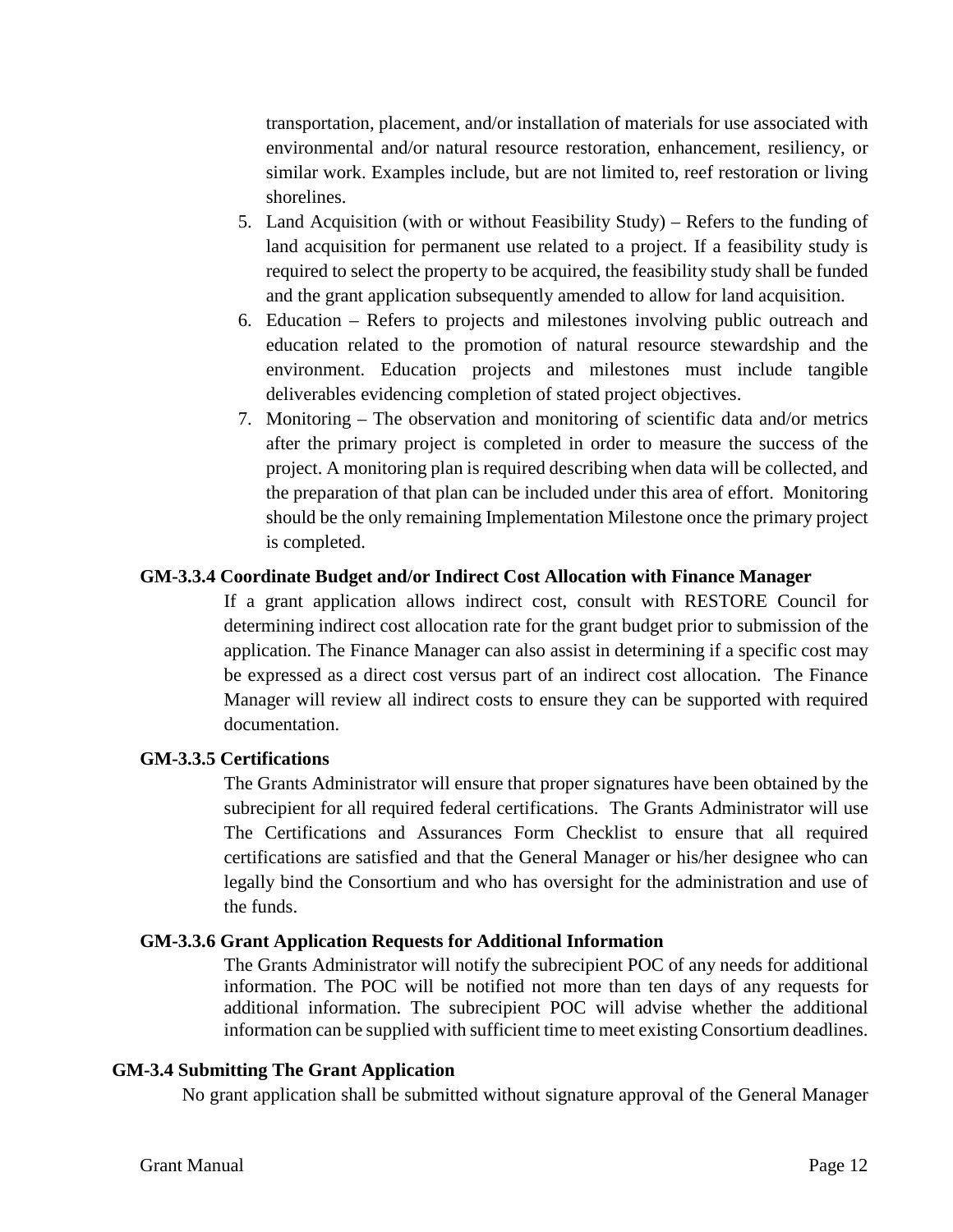and Finance Manager. Electronic copies of submitted applications shall be maintained permanently in the Grants Application file.

#### <span id="page-12-0"></span>**GM-3.4.1 Online Submission**

The Grants Administrator or a delegated authority designee will submit the grant application via the respective online grants portal designated by Council.

## <span id="page-12-1"></span>**GM-3.4.2 Grant Award and Proposal Tracking**

The Grants Administrator will track applications, awards and grant applications that are returned for additional information. The subrecipient point of contact will be notified within not more than 72 hours of any changes in status of the grant application or request for additional information. Post-award procedures will then become active.

## <span id="page-12-2"></span>**GM-3.4.3 Public Notice**

On receipt of notice of award, the online Consortium project data will be updated to reflect the award.

## <span id="page-12-3"></span>**GM-4.0. POST AWARD PROCEDURES: AWARD REVIEW, AND ACCEPTANCE PROCEDURES**

## <span id="page-12-4"></span>**GM 4.1 Award Review and Negotiation**

Once the award scope and budget is agreed upon, awards will be made accessible via a system designated by Council.

All grant awards and contract/agreements require review by General Counsel. As part of this review, General Counsel shall conduct a legal review of the grant agreement to ensure the Consortium's interests are protected.

- a. If the legal review identifies no issues with the terms and conditions of the agreement, the Grants Administrator shall prepare and submit a staff report to document the appropriation of grant funds and use of delegated signature authority to execute the contract with the subrecipient member county.
	- i. The Grants Administrator is responsible for ensuring approval to accept the award is completed by the date required by Council for full execution (generally within 30 days of award notification).
- b. If the legal review identifies any issues with the terms and conditions of the award, General Counsel will contact Council and seek to resolve the issue(s).
	- i. If the General Counsel and Council cannot arrive at a mutually agreeable position, General Counsel shall document the situation for the Consortium's records and subsequent report to the Board.

## <span id="page-12-5"></span>**GM-4.1.1 Meet with Grants Administrator**

Once an award is received and prior to any grant implementation activities, the Grants Administrator shall schedule a meeting with the subrecipient POC and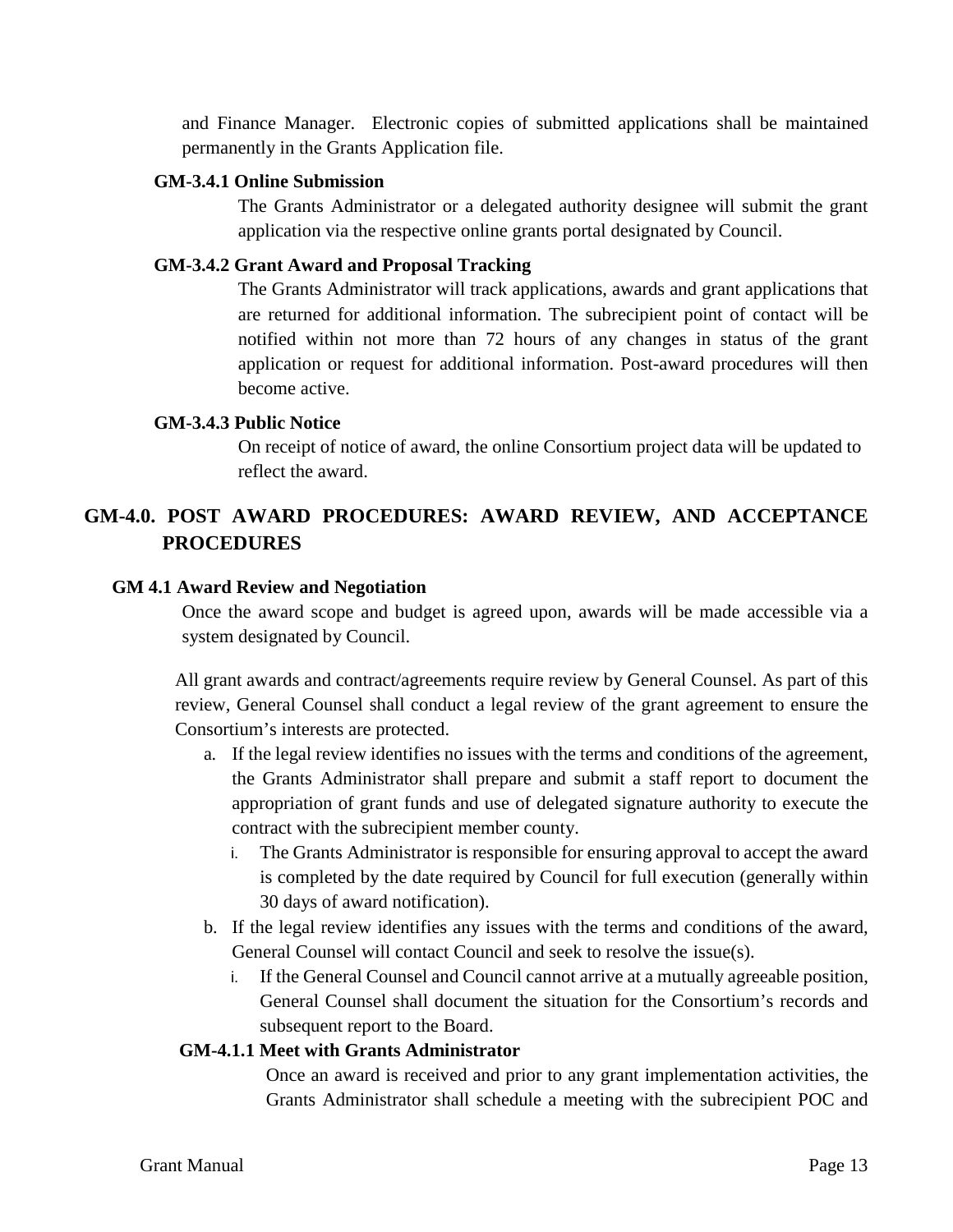reach mutual agreement on the outline of responsibilities of each. At this time, the close-out checklist should be distributed, assignments of financial and reporting responsibilities established, and subrecipient monitoring assigned. All grant-related responsibilities should be discussed and assigned.

#### <span id="page-13-0"></span>**GM-4.1.2 Indirect Costs & Direct Costs, Administrative Costs**

Identifying and calculating indirect and direct costs rates shall be consistent with CFR §200.412 through §200.417. The Finance Manager is responsible for verifying that direct and indirect costs, and allowable and unallowable costs, are properly recognized in the grant records. Refer to the Consortium's Accounting and Financial Management Policy and Subrecipient policy.

## <span id="page-13-1"></span>**GM-4.2 Award and Project Setup in Accounting**

Upon receipt of a fully executed grant agreement, the Finance Manager shall:

- a. Ensure that the grant project is created in Project Accounting and a new project number assigned and disseminated.
- b. The Grants Administrator shall complete the New Project Number Request form.

The grant project file will have the following documents when the project number is assigned:

- 1. New Project Number Request form Executed Grant Agreement/Contract or Award
- 2. Complete Grant Application
- 3. Board resolution approving Grant Application

See Accounting and Financial Management Policy for transaction specifics.

## <span id="page-13-2"></span>**GM-5.0. GRANT MONITORING AND OVERSIGHT**

## <span id="page-13-3"></span>**GM-5.1 Compliance Monitoring**

The Grants Administrator is responsible for *oversight* of the implementation of the award supported activities. The Grants Administrator must ensure that activities under the grant scope of work monitoring are monitored to assure compliance with applicable requirements and to ensure that performance expectations are being achieved. The Grants Administrator is further responsible for ensuring that activities comply with the Terms and Conditions of the grant agreement/contract and ensuring that required reports are submitted by or before the specified deadlines in the award agreement.

## <span id="page-13-4"></span>**GM-5.2 Site Visits**

The Grants Administrator may perform site visits to coordinate with the subrecipient member county regarding the requirements of the grant award.

#### <span id="page-13-5"></span>**GM-5.3 Fiscal Accountability**

The Finance Manager shall provide the Grants Administrator with support for grant projects using a single, accurate view of all project related costs and financial transactions of a project.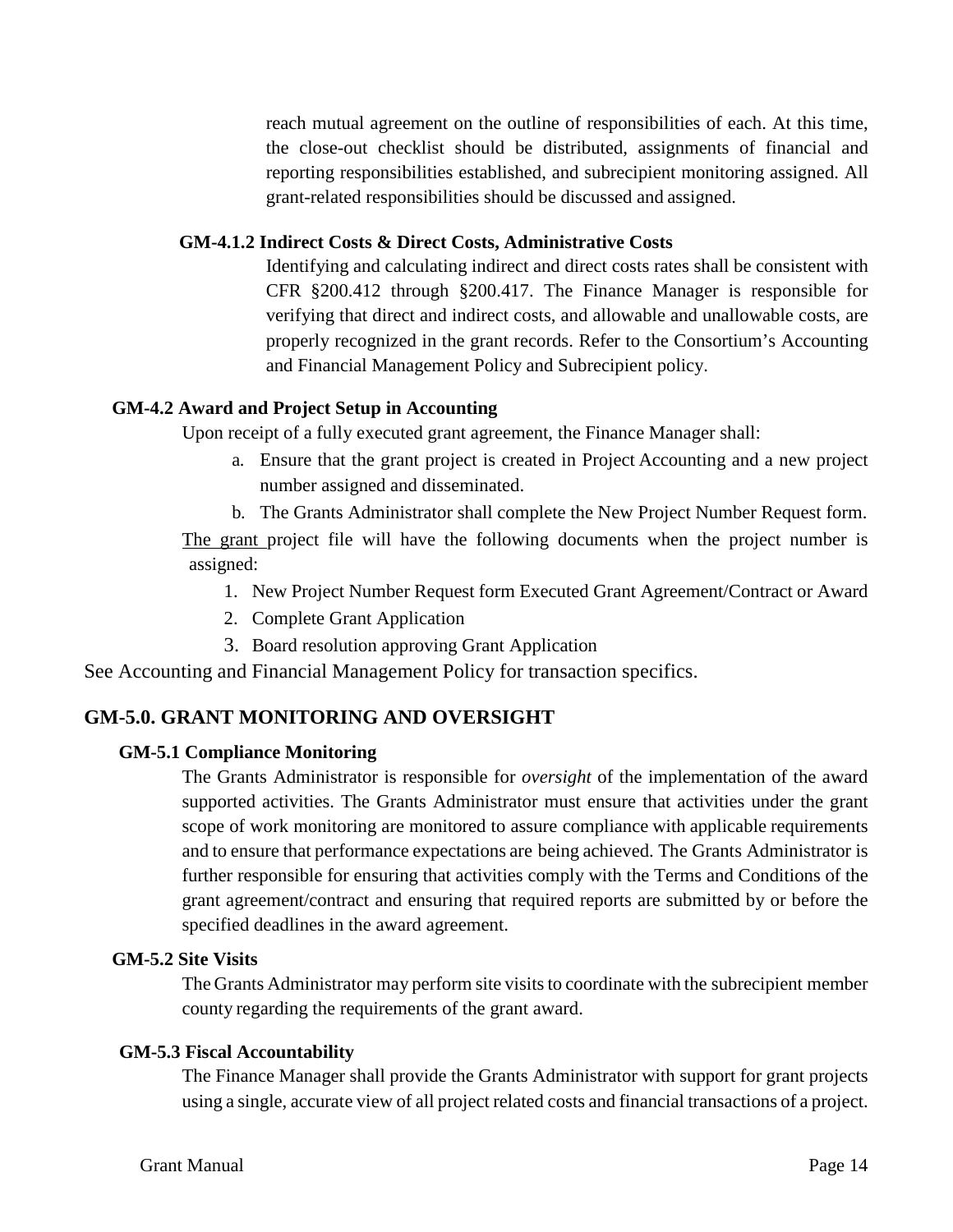Projects exist for a finite period of time, with a start date and an end date.

The basic unit in Project Accounting is the project number, which will be alphanumeric. Each project is unique by number and by name. The Project number at the grant level will be the EGID number. The subrecipient project number will be the SEP project number. Individual subtasks will be assigned as needed to distinguish work effort.

## <span id="page-14-0"></span>**GM-5.4 Receipt and Use of Grant Funds**

Grant funds are restricted in their use and disbursement by a number of rules, largely dictated by 2 CFR part 200. In addition, the Consortium specifies the following conditions for grantfunded activities:

- 1. No grant funds shall be disbursed until the Board approval agenda item for the grant application is in file, the project number has been assigned, and required documentation is complete.
- 2. Grant funds may only be used for grant related expenses and expended within the period of performance identified in the grant agreement.
- 3. Modifications or reallocations to the awarded budget that alters the grant amount or moves funds from one budget line item to another may not occur without prior written approval from the Consortium, which in turn requires written approval from Council.
- 4. Grant funds shall not be used to supplant an existing expense.
- 5. All income resulting from a grant funded project or program shall adhere to Consortium policy requirements, and be managed and maintained as specified in the grant agreement.
- 6. All procurement activity associated with grant funded projects or programs shall follow the federal rules for procurement of federally funded goods and/orservices.
- 7. All property acquired through grant funds shall follow the Consortium policy and procedures for property or inventory control.
- 8. All grant and related matching revenues and expenditures shall be monitored by the Consortium.
- 9. Segregation of duties: Management shall divide or segregate key duties and responsibilities among different people to reduce the risk of error, misuse, or fraud. This includes separating the responsibilities for authorizing transactions, processing and recording them, reviewing the transactions, and handling any related assets so that no one individual controls all key aspects of a transaction or event.
- 10. Appropriate documentation of transactions and internal control: Management shall clearly document internal control and all transactions and other significant events in a manner that allows the documentation to be readily available for examination. Documentation and records shall be properly managed and maintained.

## <span id="page-14-1"></span>**GM-5.4.1 Grant Invoicing to RESTORE Council**

Grant invoicing to the Council shall be performed according to the grant agreement/contract. All invoices will be supported with appropriate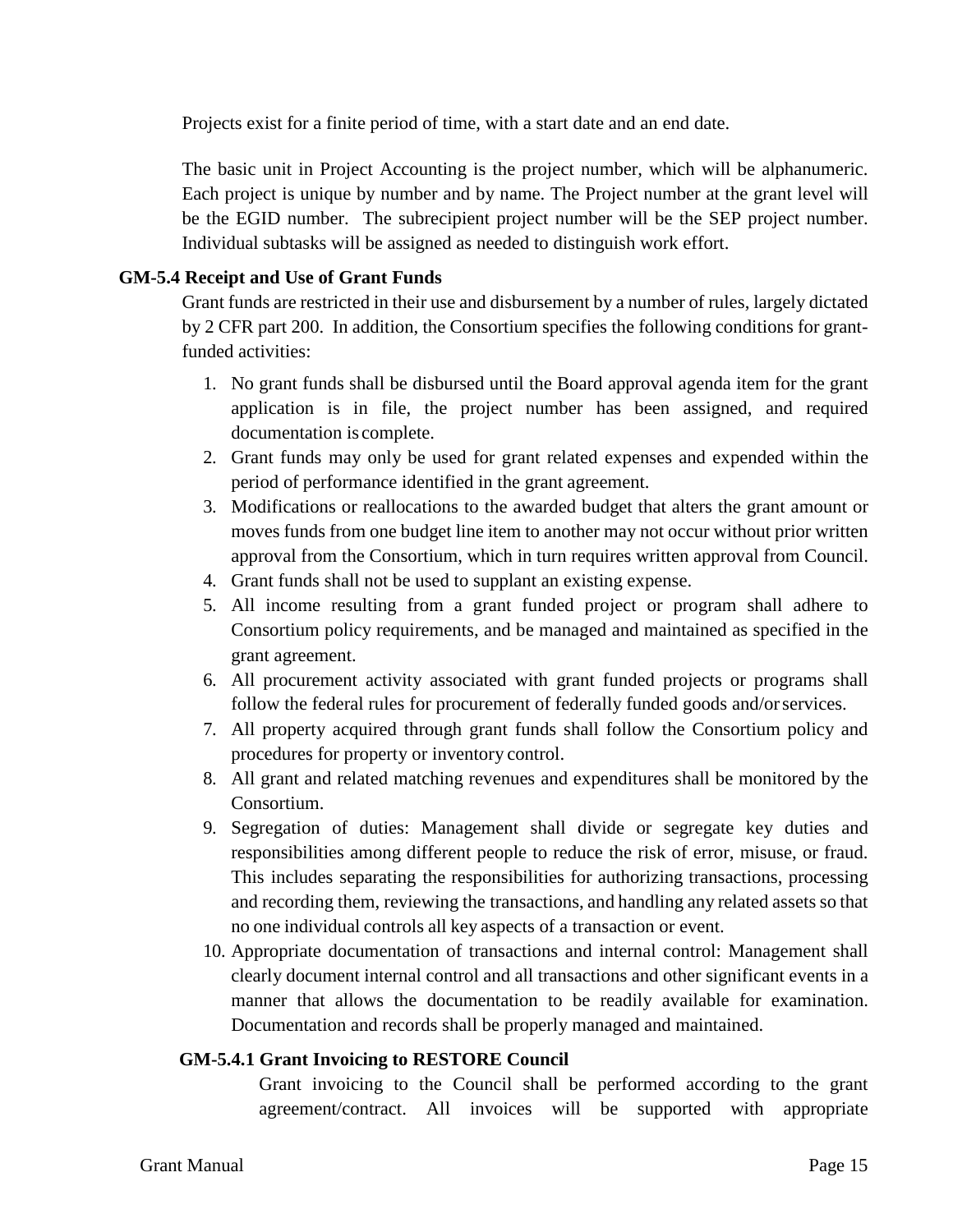documentation that may include a copy of contracts, draw requests, vendor invoices, receipts, labor reports or timesheets, proof of payment to the vendor and any other information requested byCouncil. Proof of payment of expenditures may include a copy of a credit card receipt, receipt showing cash payment, cancelled checks, bank statements, or other proof that complies with federal and state audit standards. This documentation shall be kept organized as an invoice packet and kept according to required timelines and for audit purposes.

NOTE: Invoices for reimbursement are expected to be submitted no more than monthly and no less than semi-annually unless otherwise noted by Council.

## **See Accounting and Financial Management Policy for transaction process flow chart.**

#### <span id="page-15-0"></span>**GM-5.4.2 Grant Revenue Reconciliation**

Confirmation of funds availability in the ASAP system must occur prior to submittal of invoicing to Council. A hard copy screen shot documenting confirmation shall be maintained in file with the drawdown request.

## <span id="page-15-1"></span>**GM-5.4.3 Expenditure Monitoring/Award Reconciliation**

It is critical to the overall success of a grant project that grant funds are expended accurately. After initial setup, grant awards shall be reconciled at minimum a quarterly basis (monthly is preferred) to ensure:

- Expenditures are allowable, allocable, necessary, and reasonable based on terms and conditions of the grant award.
- Expenditures are adequately supported by documentation.
- Expenditures are charged to the correct project.
- Award spending is commensurate with the project timeframe.

Reconciliation involves checking expenditures/revenues recorded in project accounting to those recorded in General Ledger and also checking revenues billed during a reporting/billing period against expenditures charged to the project during the same period.

Incorrectly posted charges to grant funded projects must be fixed within regulated time-constraints, which is why routine account reconciliation is critical. Failure to transfer incorrectly posted charges in a timely manner may result in the expense being disallowed for grant reimbursement.

 $\bullet$ 

## <span id="page-15-2"></span>**GM-5.4.4 Protecting Personally Identifiable Information**

In accordance with CFR §200.303 Internal Controls (e): The non-Federal entity must take reasonable measures to safeguard protected personally identifiable information and other information the Federal awarding agency or pass-through entity designates as sensitive or the non-Federal entity considers sensitive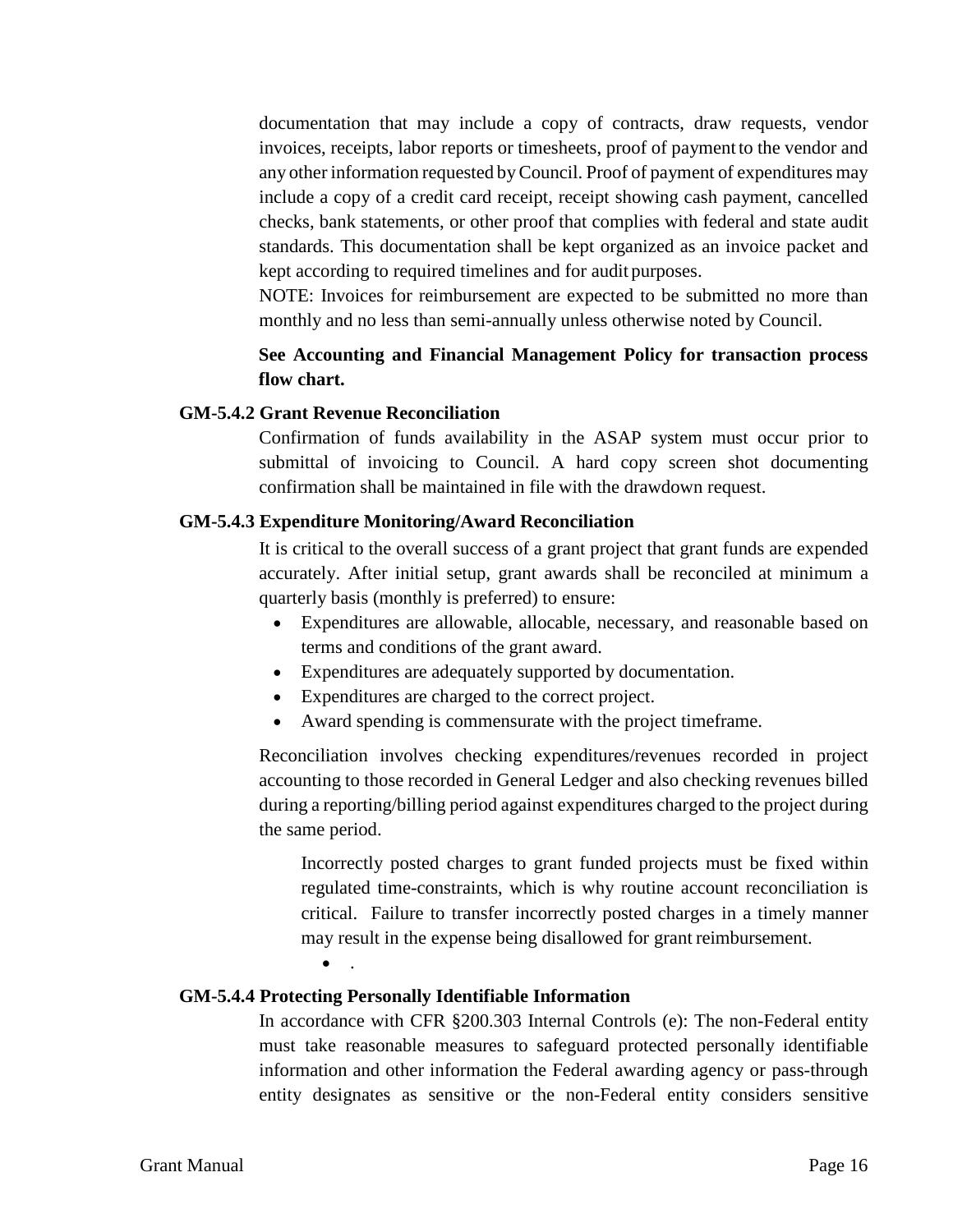consistent with other applicable Federal, state, and local laws regarding privacy and obligations of confidentiality. The Consortium is committed to maintaining the confidentiality of Personally Identifiable Information ("PII"), except as may be otherwise required pursuant to Florida law. This policy applies to Consortium staff, contractor or service provider staff, sub-grantees, or any other person doing business with Consortium. Contractors, service providers, sub-grantees, and others must have established policies and procedures under which their employees and other personnel are aware and acknowledge the sensitive and confidential nature of PII and the safeguards with which they must comply. Failure on the part of Consortium Directors, contractors, service providers, sub-grantees, and other persons handling PII in association with Consortium business may result in appropriate remedial action including but not limited to contractual termination. See **Appendix 6** for additional procedures related to PII protection.

#### <span id="page-16-0"></span>**GM-5.4.5. Program Generated Income**

Program generated income is defined in general terms as gross income received that is directly generated by the grant funded project/program during the grant period. Examples of program generated include income from fees for services performed, income from use of real or property acquired with grant funds, the sale of products or items developed under a grant agreement, and principal and interest received on loans made with grant funds.

Use of program generated income resulting from a federal grant funded project/program shall comply with 2 CFR §200.307.

#### <span id="page-16-1"></span>**GM-5.4.6 Support of Salaries and Wages**

Compensation for personnel services on grants must be based on payrolls documented through standard subrecipient county policy and procedures. The consequences of noncompliance with employee time and effort certification may be the disallowance of such charges to the grant. Federal grants require accounting for 100% of one's time even if all of one's time is not allocated to the grant project (2 CFR §200.430).

Salaries and wages of employees used in meeting cost sharing or matching requirements of federal awards must be supported in the same manner as those claimed as allowable costs under federal awards. The consequences of noncompliance with employee time and effort certification may be the disallowance of such charges to the grant.

Where an employee works on single or multiple awards (including federal and nonfederal), a distribution of their salaries/wages and fringe benefits must be supported by a detailed job cost timesheet showing hourly work effort for all time in a pay period. All work effort must be clearly linked to each project and/or task in the pay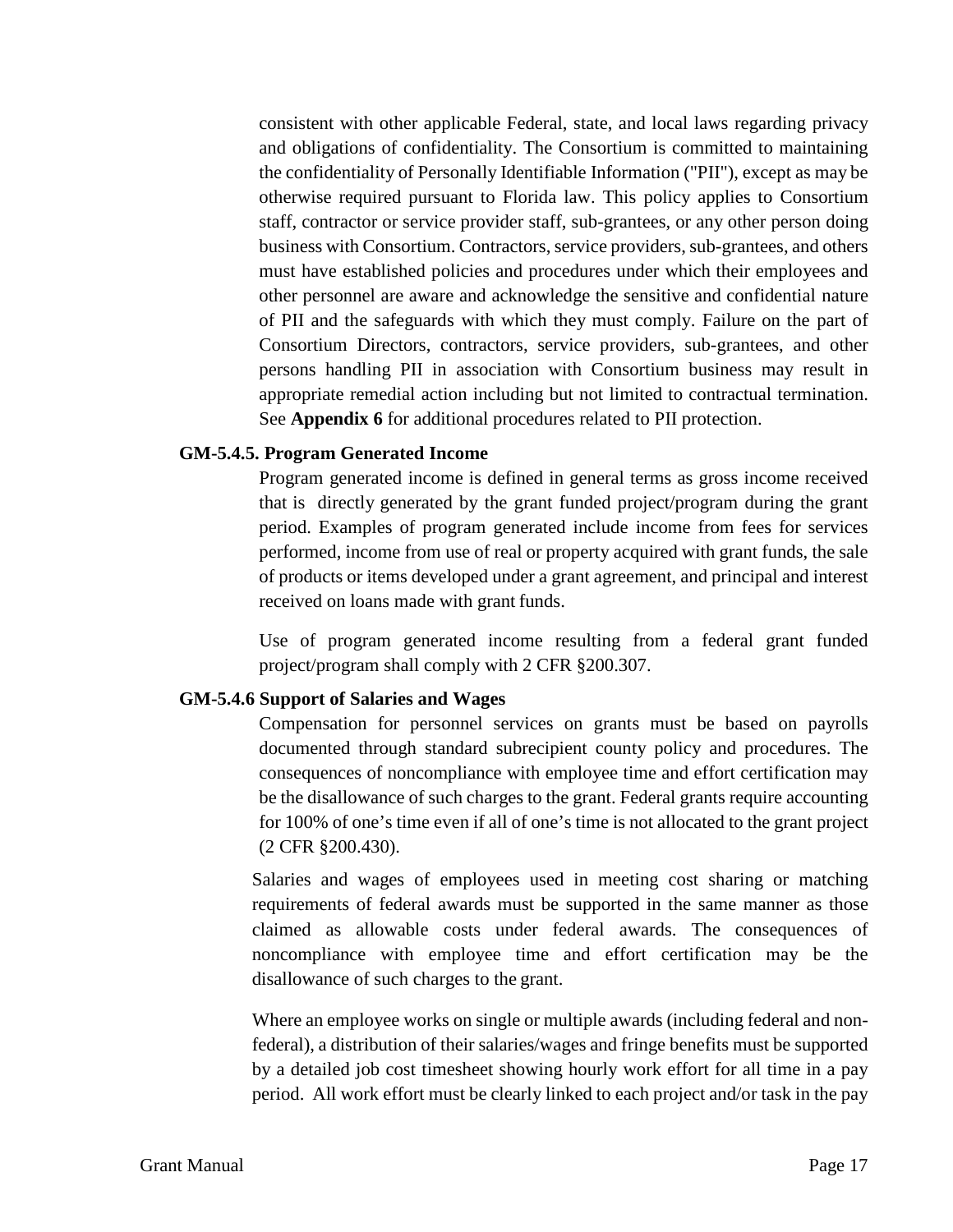period. Pay stubs reflecting total hours must match timesheets and be included in the documentation.

Whenever possible, staff time should be funded by County funds or another source, rather than from direct costs due to the administrative burden.

## <span id="page-17-0"></span>**GM-5.4.7 Equipment and Real Property Management**

- GM-5.4.7.1 Equipment purchased with grant funds shall be used exclusively for the purpose of the project during the life of the grant for the project or program for which it was acquired.
- GM-5.4.7.2 Grant purchased equipment must be properly maintained and safeguarded, and equipment records must be maintained per Consortium Finance and Accounting Management Section 3.C inventory policy and procedures. This includes identifying grant funded acquisitions on fixed asset inventory under the column marked "restricted/grant funded."
- GM-5.4.7.3 Subrecipients must comply with federal requirements to report annually or per designated time period on the status of real property acquired with federal grant funds. The Real Property Status Report SF-429 A (*Attachment A, General Reporting*) shall be completed and submitted annually, not later than 30 days after the month end following anniversary date of grant approval. This report can be downloaded by visiting:

<https://www.grants.gov/web/grants/forms/post-award-reporting-forms.html>

Instructions are provided along with the form. Please notify the Grants Administrator for assistance if needed.

- GM-5.4.7.4 After the grant award is closed and equipment is no longer needed for its originally authorized purpose, the subrecipient shall comply with federal rules regarding disposition of assets.
	- GM-5.4.7.4.1 Per 2 CFR §200.313(e)(2), if the awarding agency fails to provide requested disposition instructions within 120 days, items with a current market value or proceeds from the sale in excess of \$5,000 may be retained by the Consortium or sold. If the value of federally grant funded unused supplies exceeds \$5,000, the supplies may be used for another federal grant. If the supplies are not able to be used with another federal grant, subrecipient may use the supplies or sell them; but must in either case compensate the federal government for its share.
	- GM-5.4.7.4.2 The Consortium is entitled to an amount calculated by multiplying the current market value or proceeds from the sale by the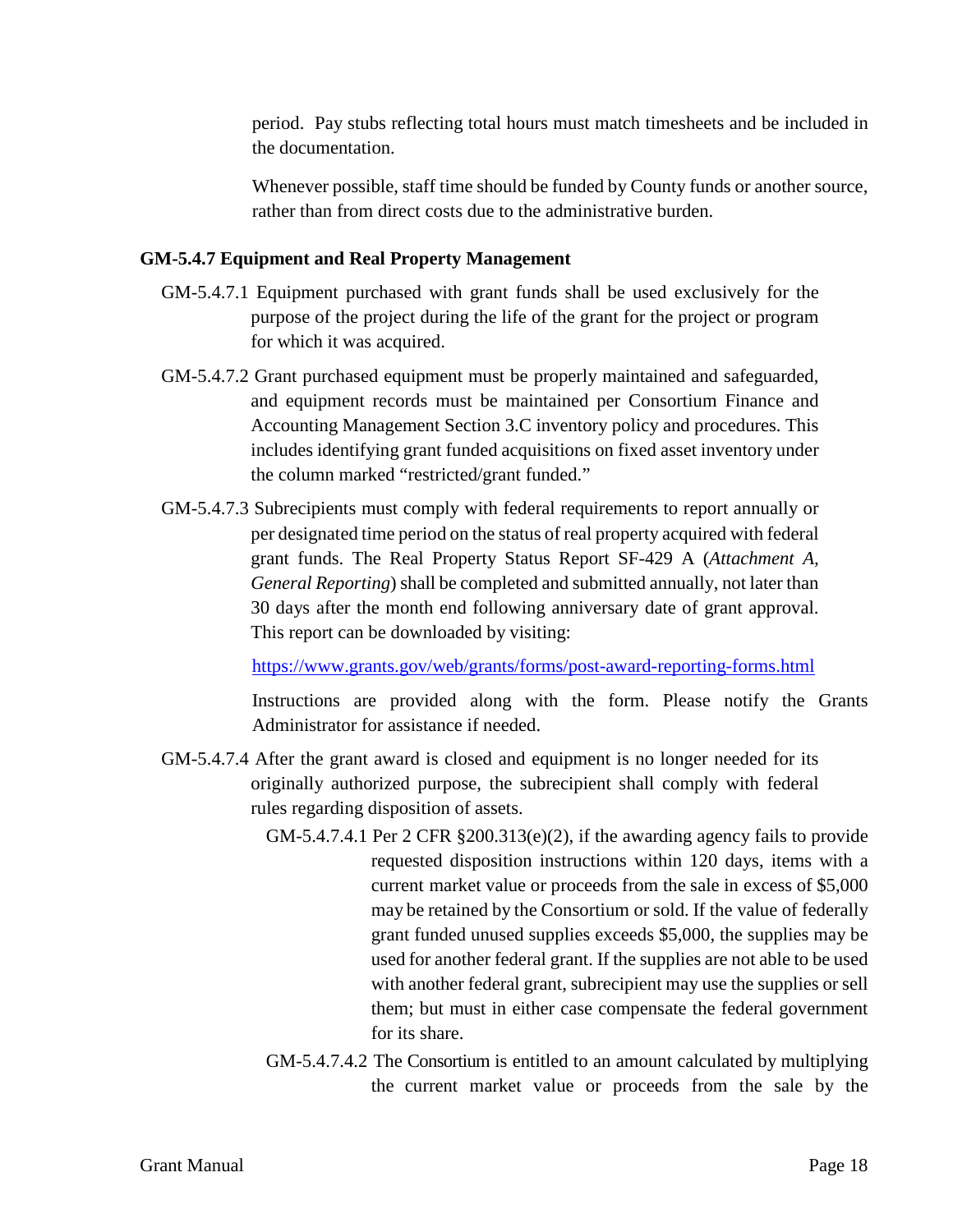Consortium's percentage of participation in the cost of the original purchase. If the equipment is sold, the Council may permit the subrecipient to deduct and retain from the federally-funded share \$500 or ten percent of the proceeds, whichever is less, for selling and handling expenses. Please notify the Grants Administrator for assistance if needed.

GM-5.4.7.5 Grant purchased equipment and real property acquired with federal funds must also comply with 2 CFR §§ 200.313, 200.314 and 200.329 UNIFORM ADMINISTRATIVE REQUIREMENTS, COST PRINCIPLES AND AUDIT REQUIREMENTS FOR FEDERAL AWARDS.

#### <span id="page-18-0"></span>**GM-5.5 Grant Reporting**

The purpose of grant reporting is to appraise the grantor of the progress made towards fulfilling grant deliverables. Every award has reporting requirements specified in the grant agreement. It is critical that all reports are complete, accurate, and submitted per the specified dates outlined in the agreement. Accurate and timely reporting is critical to maintaining a good relationship with the grantor. Requirements and procedures are established to ensure that grant funds are expended and accounted for in a method that provides accuracy, uniformity, and consistency. Late or inaccurate reports may negatively impact current or future funding and result in Single Audit findings.

#### <span id="page-18-1"></span>**GM-5.5.1 Types of Grant Reports**

- GM-5.5.1.1 Progress/Performance/Narrative/Status: The Consortium is required to regularly submit to Council and retain performance reports that reflect grant funded operational progress as required by the grant agreement.
- GM-5.5.1.2 Financial: The Consortium, in collaboration with the subrecipient member counties, shall prepare and retain financial reports that reflect a grants fiscal health as required by the grant agreement and support documents.
- GM-5.5.1.3 Close-Out: No later than 90 days, dependent upon conditions of grant contract, after the expiration or termination of the grant, the Consortium in collaboration with the subrecipient is required to submit all financial, performance, and other reports required in the grant conditions. Grant closeout reports shall be maintained in the permanent file.

#### <span id="page-18-2"></span>**GM-5.5.2 Frequency of Reports**

The frequency of the reports is specified in the grant agreement. Occasionally Council may request an interim report. For federal grants, 2 CFR §200.328 requires submission of an interim report when significant developments have occurred. This is defined as problems, adverse conditions or changes in timelines (either favorable or unfavorable).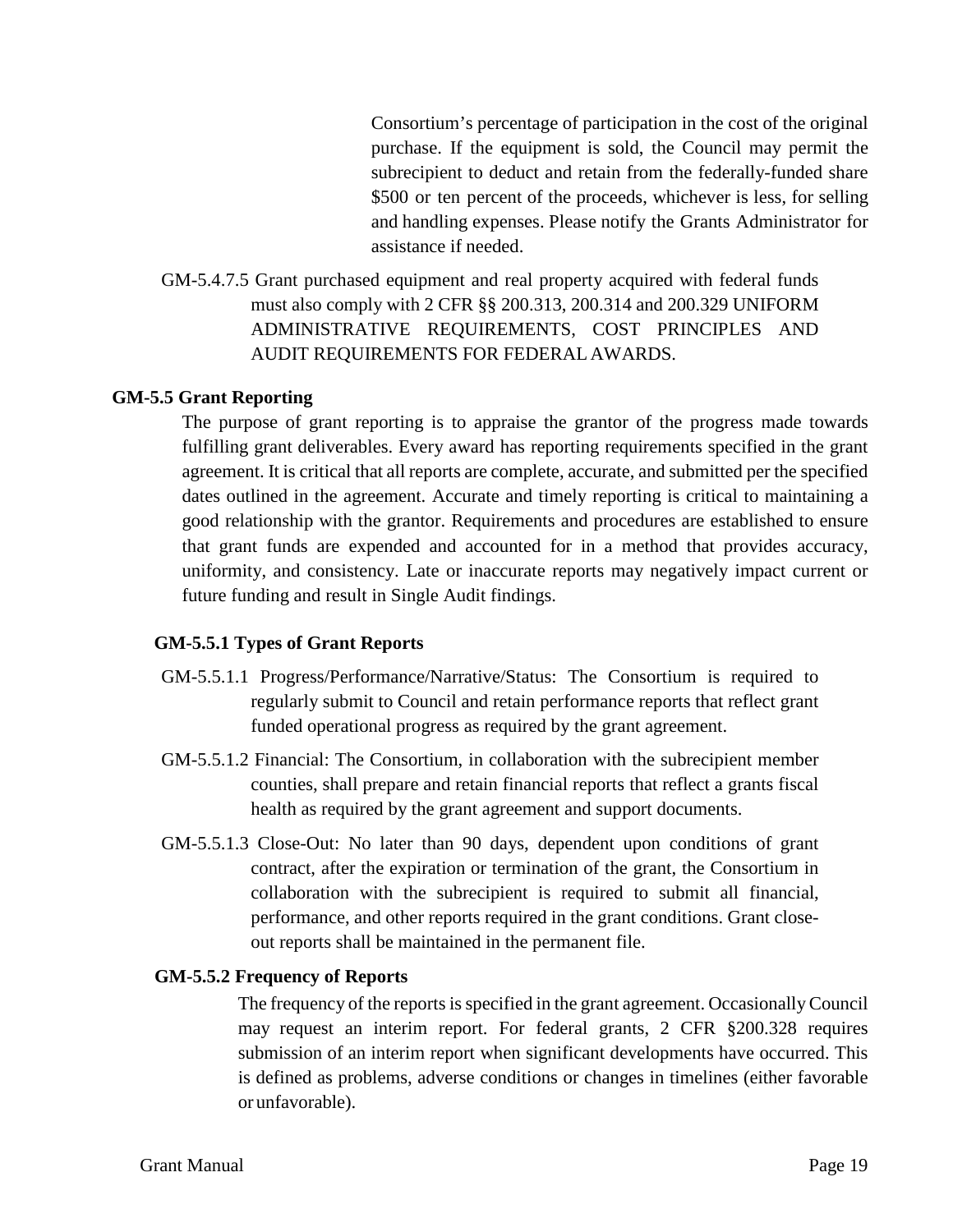The Grants Administrator is responsible for completing reports in a timely manner and for the report submission to Council in order to meet submission deadlines.

#### *[CAFR: Comprehensive Annual Financial Report](https://www.pinellasclerk.org/aspInclude2/ASPInclude.asp?pageName=cafr.htm)*

The Comprehensive Annual Financial Report (CAFR) is prepared annually by the Finance Manager includes financial data through the end of the fiscal year. This report is required by Florida Statute.

#### *[SEFA: Schedule of Expenditures of Federal Awards](https://www.pinellasclerk.org/aspInclude2/ASPInclude.asp?pageName=cafr.htm)*

The SEFA is also prepared by the Finance Manager and is included within the CAFR document annually, in accordance with the U. S. Office of Management and Budget. The SEFA is a key element of the Single Audit report; an annual requirement for any entity receiving federal grant funds in excess of \$750,000. The State requires a similar report in accordance with the Florida Single Audit Act, for state expenditures exceeding \$750,000.

#### <span id="page-19-0"></span>**GM- 5.6 File Management, Access and Retention**

The RESTORE Council may review the files, activities, equipment, and facilities, and interview relevant personnel and contracted entities of any Consortium project or program that is funded with grants awarded to the Consortium.

#### <span id="page-19-1"></span>**GM-5.6.1 Grant File Structure**

All subrecipient member county and master files associated with a grant award must maintain a file structure that includes the following sections, with clear separations between different fiscal years, unless otherwise directed by the grantor.

a. Grant Application Submission includes:

i. Board approval of the agenda item for grant application.

ii. Copy of the original submitted grant application (Uploaded to Project Accounting).

iii. Subrecipient Grant Application.

iv. Information and data used in preparation of and support of the grant proposal, etc.

i. Any correspondence related to the application.

#### b. Award includes:

- i. Grant award letter with budget and special conditions.
- ii. BOARD agenda item or delegated authority.
- iii. Executed grant agreement.

iv. Grant amendments, modifications, extensions, cancellations and terminations related to the award Correspondence.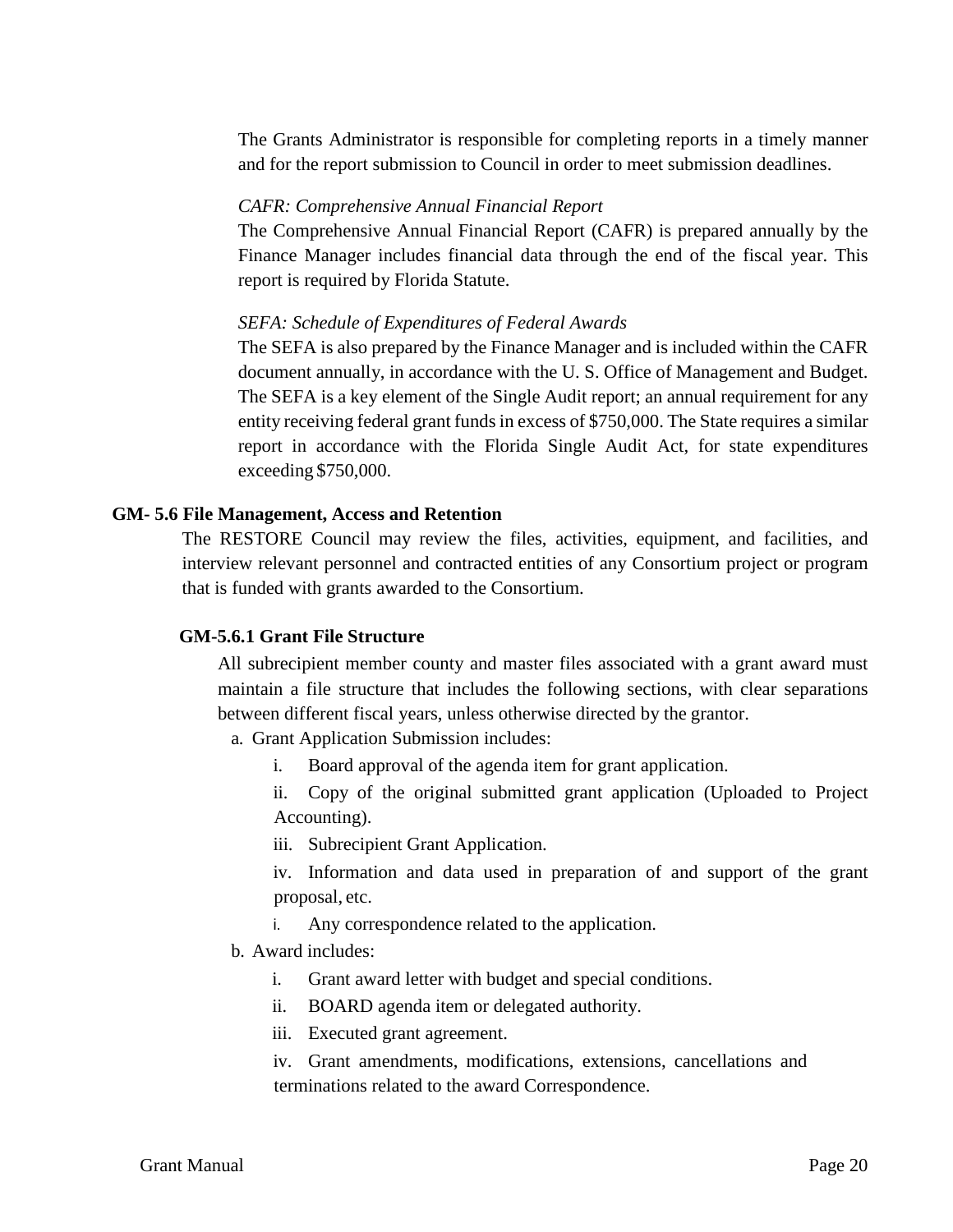- v. Subrecipient agreement.
- c. Financial includes:
	- i. New Project Data sheet set up documents.
	- ii. Invoices/Draw requests from subrecipient and supporting documentation.

iii. Council approvals for items such as budget reallocation, changes to scope, procurement and vendor selection.

- ix. Invoice packets including all supporting documentation.
- x. Reconciliation of subrecipient grant account to grant project accounts ledger.
- xi. Subrecipient OSA forms and associated risk assessment.
- d. Reports includes:

xii. All reports to Council – progress, technical, quarterly, annual, final, etc.

- xiii. Evaluation forms and data.
- xiv. Project Close-out documents.

#### <span id="page-20-0"></span>**GM-5.7 Grant Close-Out**

The grant close-out is a critical piece in the life cycle of a grant, and is the process by which the Consortium performs all necessary administrative and financial actions to satisfactory complete all requirements set forth in the grant agreement. Preparation for close-out usually begins 60 to 90 days prior to the end date of the grant to accurately forecast expenses and make any adjustments to accounting entries. See **Appendix 6** for the Grant Closeout Checklist.

Generally, the close-out process addresses three areas:

- 1. Physical completion of work
- 2. Administrative requirements for close-out
- 3. Financial requirements for close-out

## <span id="page-20-1"></span>**GM-5.7.1 Grant Funding Advances**

Grants are processed as reimbursement by the Consortium unless Council requires funds be advanced.

The obligation of the Consortium or subrecipient to return any funds due as a result of later refunds, corrections, or other transactions including final indirect cost rate adjustments is not affected with the close-out of the grant.

## <span id="page-20-2"></span>**GM-5.7.2 File Retention & File Maintenance**

The Consortium is obligated to protect records (both hard copy and electronic) adequately against loss, theft, fire or other damage in accordance with statutory provisions. Files for federal grants must be retained for a minimum of three years per 2 CFR Part 200. Files for state grants must be retained for a minimum of five years.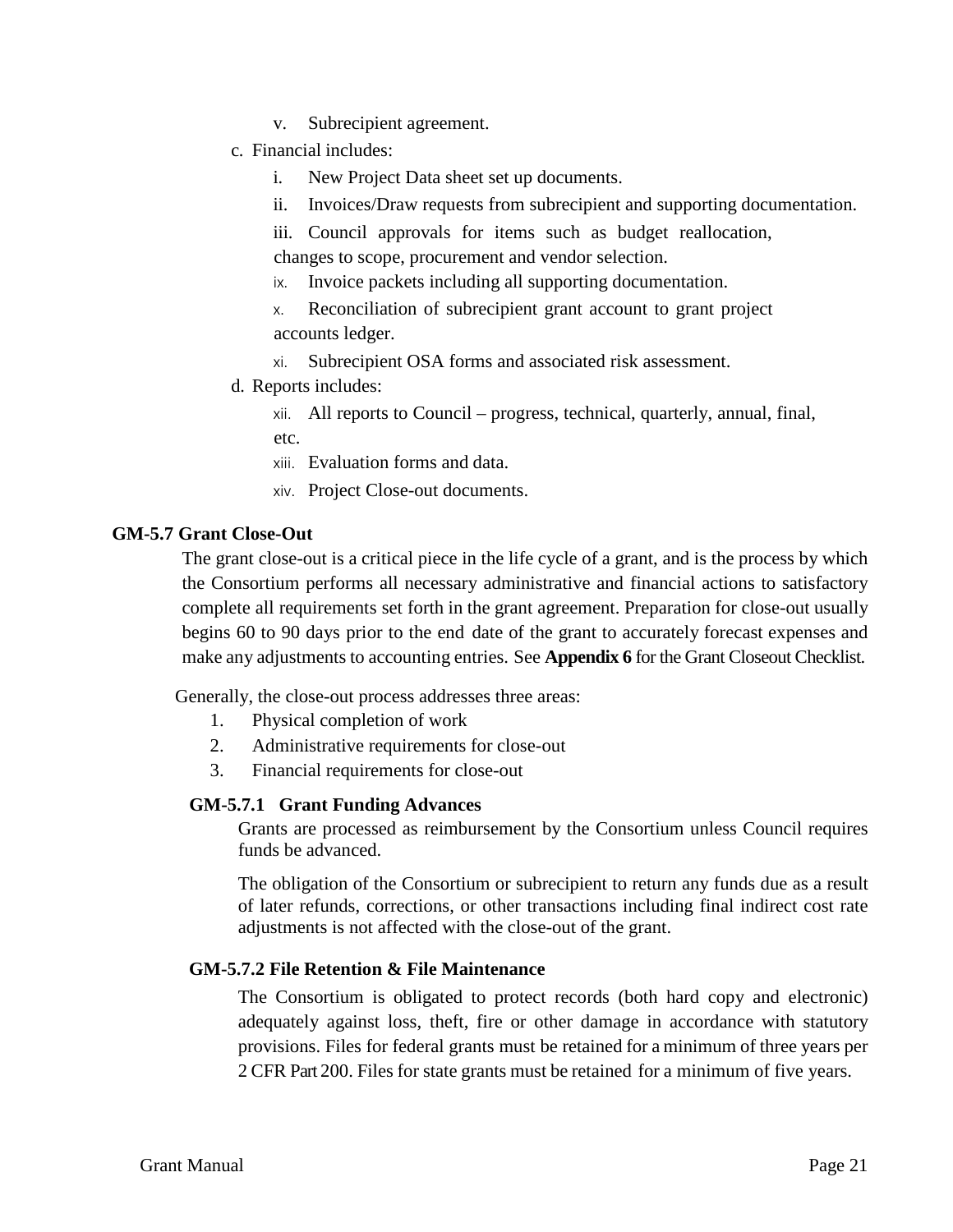Requirements for other grants vary by granting entity. Once the mandatory retention period has lapsed, the Grants Administrator shall request that the grant record(s) be properly destroyed.

Federally funded grant records must also comply with 2 CFR § 220.82 which requires safeguarding data records against unauthorized alterations including Personally Identifiable Information (PII). PII is defined to include a person's name in combination with information such as a social security number, passport number, credit card number, bank number, health records, and similar information. PII required to be disclosed by law is excluded. Additionally, any information a funding entity designates as sensitive must also be safeguarded.

#### <span id="page-21-0"></span>**GM-5.8 Grant Modification, Extensions, or Cancellations**

During the course of a grant's lifetime, there are times when changes are necessary to either the budget or the project scope-of-work. Most of these changes, typically called grant amendments, are allowable, but it is important to follow the procedures written in the grant agreement or in the guide(s) provided by Council. These changes must be pre-approved before they are considered eligible. All modifications, amendments, or changes to grant agreements/contracts shall be documented for permanent record in the grant file.

#### <span id="page-21-2"></span><span id="page-21-1"></span>**GM-5.9 Approval Procedures**

#### **GM-5.9.1 Time Extensions**

- 1. Grants may allow for a no-cost 90-day time extension to complete a project, if necessary. These requests must be documented and written approval must be received from Council at its sole discretion.
- 2. Subrecipient agreement extensions may be granted for one no-cost time extension to complete a project, if necessary. These requests must be documented and written approval must be received from The Consortium; requests must be made at least 30 days in advance to allow for processing.
- 3. Additional no-cost time extensions will require Board approval.

#### <span id="page-21-3"></span>**GM-5.9.2 Cancellations**

In the event that a grant must be terminated before the original completion date or returned to the Consortium prior to project initiation, the Grants Administrator must be notified so that the grant is appropriately terminated, and procedures followed.

#### <span id="page-21-4"></span>**GM-5.10 Grant Subcontracting and Subrecipient Monitoring**

The Consortium maintains a separate Subrecipient Policy which provides guidance for grant subcontracting and subrecipient monitoring.

## <span id="page-21-5"></span>**GM-6.0. OTHER IMPORTANT FEDERAL GUIDELINES AND NATIONAL POLICY**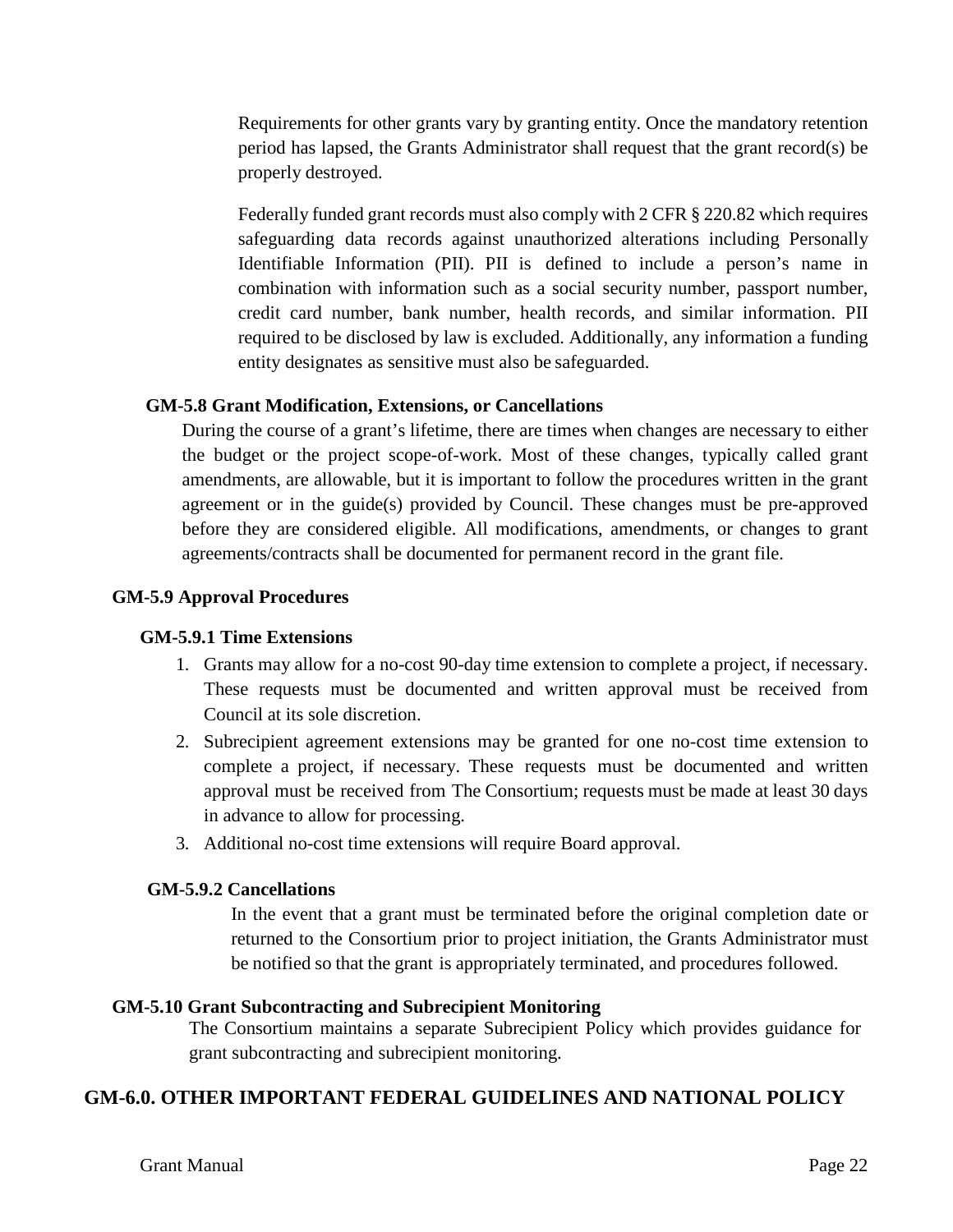#### <span id="page-22-0"></span>**GM- 6.1 Federal Funding Accountability and Transparency Act (FFATA)**

As of October 1, 2010, all Federal grants of \$25,000 and over are subject to the FFATA subaward reporting requirements. Prime awardee (the Consortium) is required to upload the subrecipient information in the FFATA Subaward Reporting System (FSRS at [https://www.fsrs.gov/index?&\)](https://www.fsrs.gov/index). Subrecipients must maintain an active registration in the System for Award Management (S.A.M.) in order to receive federal funding. The Consortium is responsible for verifying that subrecipients have and maintain an active registration in the System for Award Management (SAM) in order to receive Federal funding.

The Consortium has internal controls in place to identify potential FFATA subaward obligations, and if so shall complete a FFATA Subaward Reporting Form for all applicable subaward obligations in the amount of \$25,000.00 or more no later than the 20th of each month following the month that the subaward was executed.

Per the Act, when the subaward amount is \$25,000 or larger a prime awardee must obtain from the subrecipient and report the following information and report:

- 1. Federal Award Identification Number (FAIN)
- 2. Federal Agency Name
- 3. Project Description
- 4. Total Federal Amount
- 5. Obligation/Action Date of Prime award
- 6. Prime recipient DUNS
- 7. Subrecipient Name
- 8. Subrecipient Doing Business as Name
- 9. Subrecipient Address (including Congressional District)
- 10. Subrecipient's Parent DUNS
- 11. Subrecipient DUNS
- 12. Amount of the subaward
- 13. Sub-award Obligation/Action Date (Agreement Date)
- 14. CFDA Program Number
- 15. Federal Agency
- 16. Federal Agency Name
- 17. Award Number
- 18. Subrecipient Project Description
- 19. Subrecipient Principle Place of Performance (including Congressional District)
- 20. SAMs.gov registration
- 21. The names and total compensation of the five most highly compensated officers of a prime or sub-awardee entity, if the entity in the preceding fiscal year:
	- a. Received 80% or more of its annual gross revenues in federal awards and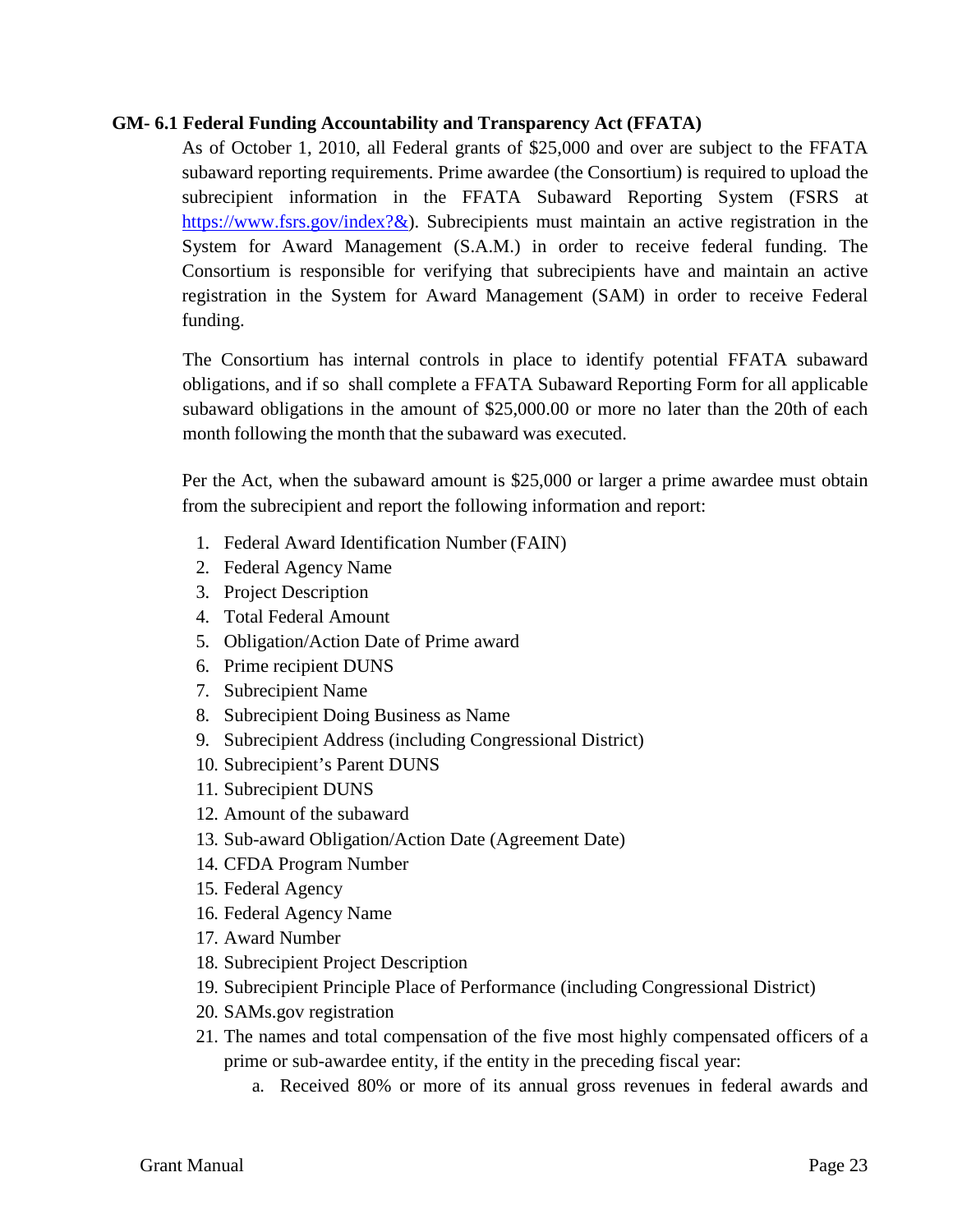\$25,000,000 or more in annual gross revenues from federal awards; and

b. The public does not have access to this information about the compensation of the senior executives of the entity through periodic reports filed under section 13(a) or 15(d) of the Securities Exchange Act of 1934 (15 U.S.C. §§ 78m(a), 78o(d)) or section 6104 of the Internal Revenue Code of 1986. See FFATA §  $2(b)$  (1).

#### <span id="page-23-0"></span>**GM- 6.2 Digital Accountability and Transparency Act Of 2014 (Data Act)**

The Federal Data Act was passed by Congress in 2014 and implementation began May 2015. This legislation was designed to create a more data-driven government and to make federal data more transparent, readily available and standardized. All federal agencies will be required to comply with common reporting standards or the set of outcomes for a particular grant. The prescribed deliverables and outcome objectives will be passed through to the subrecipient.

#### <span id="page-23-1"></span>**GM- 6.3 Federal Requirements for Construction Projects**

Special federal requirements exist for construction projects that are completed with federal funding; these requirements shall flow down to all subcontractors funded through a grant award. **Federal grant programs can waive some of these requirements so careful review of all conditions and terms of the grant agreement/contract is needed.**

#### <span id="page-23-2"></span>**GM- 6.3.1 Buy American Act**

Buy American Act requires U.S. Government to prefer U.S. made products in its purchases. It does not necessarily mean a product has to be purchased in America but does give preference to domestic construction material.

## <span id="page-23-3"></span>**GM- 6.3.2 Davis-Bacon Act, Copeland Act, Contract Work Hours and Safety Standards Act**

The Davis-Bacon Act of 1931 is a Federal law that established the requirement for paying prevailing wages on public works projects. All federally funded construction contracts for water treatment works, over \$2,000, must include provisions for paying on-site workers no less than the locally prevailing wages and benefits paid on similar projects. Treatment works is defined according to 33 USC 1292(a). This would include, but not be limited to, the construction of stormwater projects, wastewater mains, and other infrastructure associated with septic to sewer projects.

#### <span id="page-23-4"></span>**GM-6.3.3 Uniform Relocation Assistance Act**

The Uniform Relocation Assistance Act (a.k.a. Uniform Act) of 1970 is a federal law that establishes minimum standards for federally funded programs and projects that require the acquisition of real property (real estate) or displace persons from their homes, businesses, or farms. The Uniform Act's protections and assistance apply to the acquisition, rehabilitation, or demolition of real property for federally funded projects.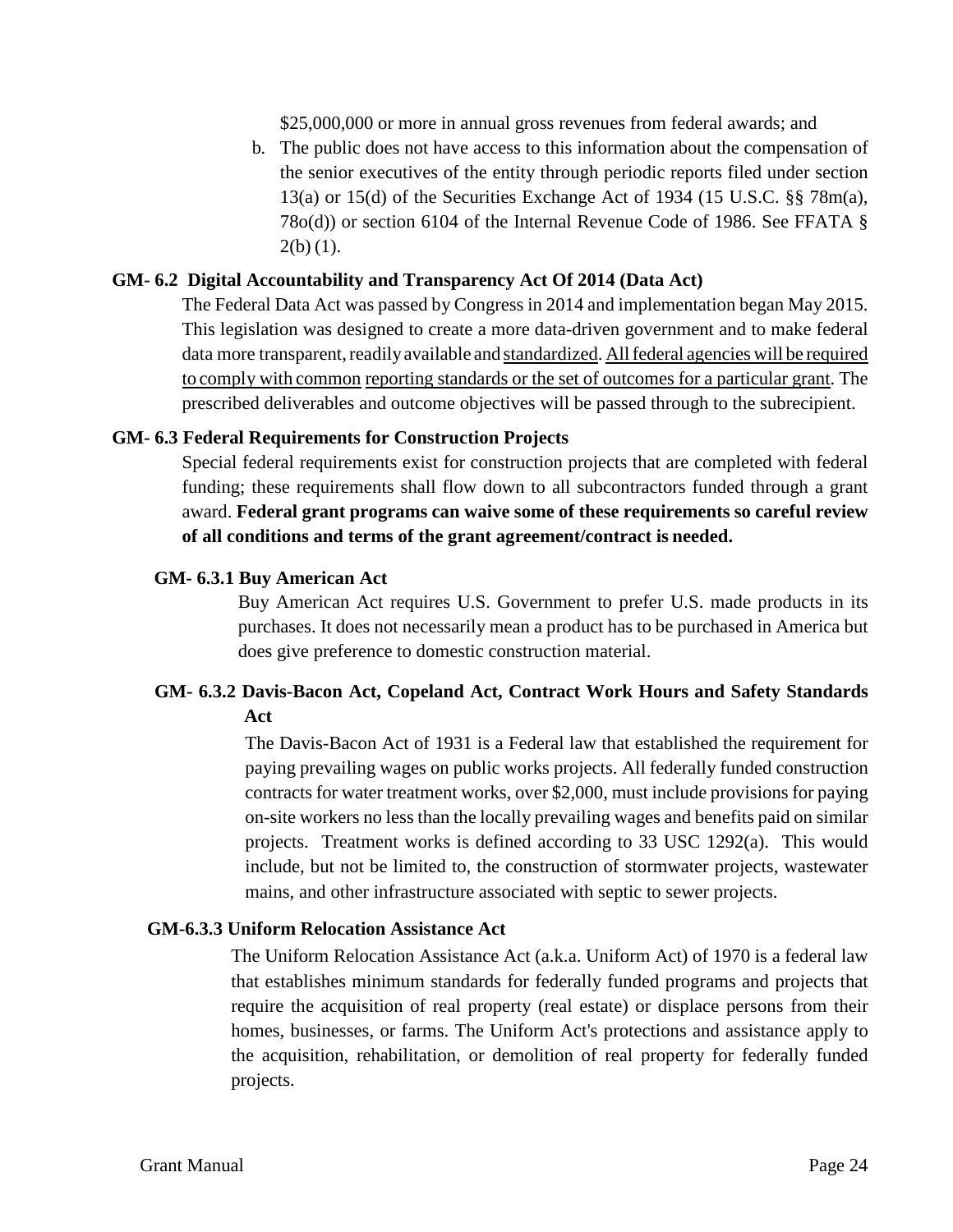#### <span id="page-24-0"></span>**GM- 6.3.4 National Environmental Policy Act (NEPA)**

NEPA is a federal law that mandates assessment of the impacts on the environment of construction funded with federal dollars.

#### <span id="page-24-1"></span>**GM- 6.4 National Policy Requirements**

Consortium grant staff shall also adhere to National Policy Requirements affecting grants. A sample of these policies is named below. It is also the responsibility of project/program manager to ensure that subrecipients adhere to these applicable policies.

#### <span id="page-24-2"></span>**GM-6.4.1 Civil Rights**

Title VI of the Civil Rights Act of 1964, 42 U.S.C. § 2000d, et seq. and its implementing regulations provide that no person shall be subjected to discrimination on the basis of race, color, or national origin under any program or activity that receives federal financial assistance. In most cases, when a recipient receives Federal financial assistance for a particular program or activity, all operations of the recipient are covered by Title VI, not just the part of the program that uses the Federal assistance.

## <span id="page-24-3"></span>**GM-6.4.2 Equal Services Provider**

Consortium Government is an equal employment and services provider. All grant decisions are based on merit and program need, and not on race, color, citizenship status, national origin, ancestry, gender, sexual orientation, age, weight, religion, creed, physical or mental disability, marital status, veteran status, political affiliation or any other factor protected bylaw.

## <span id="page-24-4"></span>**GM-6.4.3 Limited English Proficiency (LEP)**

Language for LEP individuals can be a barrier to accessing important benefits or services, understanding and exercising important rights, complying with applicable responsibilities, or understanding other information provided by federally funded programs and activities. Title VI regulations require that recipients take reasonable steps to ensure meaningful access to the information, programs, and services they provide.

#### <span id="page-24-5"></span>**GM-6.4.4 American with Disabilities Act (ADA)**

In the broadest sense, it requires that state and local governments be accessible to people with disabilities. For additional information regarding statute and regulations <http://www.ada.gov/>

#### <span id="page-24-6"></span>**GM-6.5 Environmental Requirements**

The Consortium must comply with all environmental standards, and provide information requested by the awarding agency relating to compliance with environmental standards, including but not limited to the following federal statutes, regulations, and Executive Orders. If applicable, the Consortium must include all of the environmental statutes, regulations, and executive orders listed below in any agreement or contract with a subrecipient, and require the subrecipient to comply with all of these and to notify the Consortium if the subrecipient becomes aware of any impact on the environment that was not noted in the approved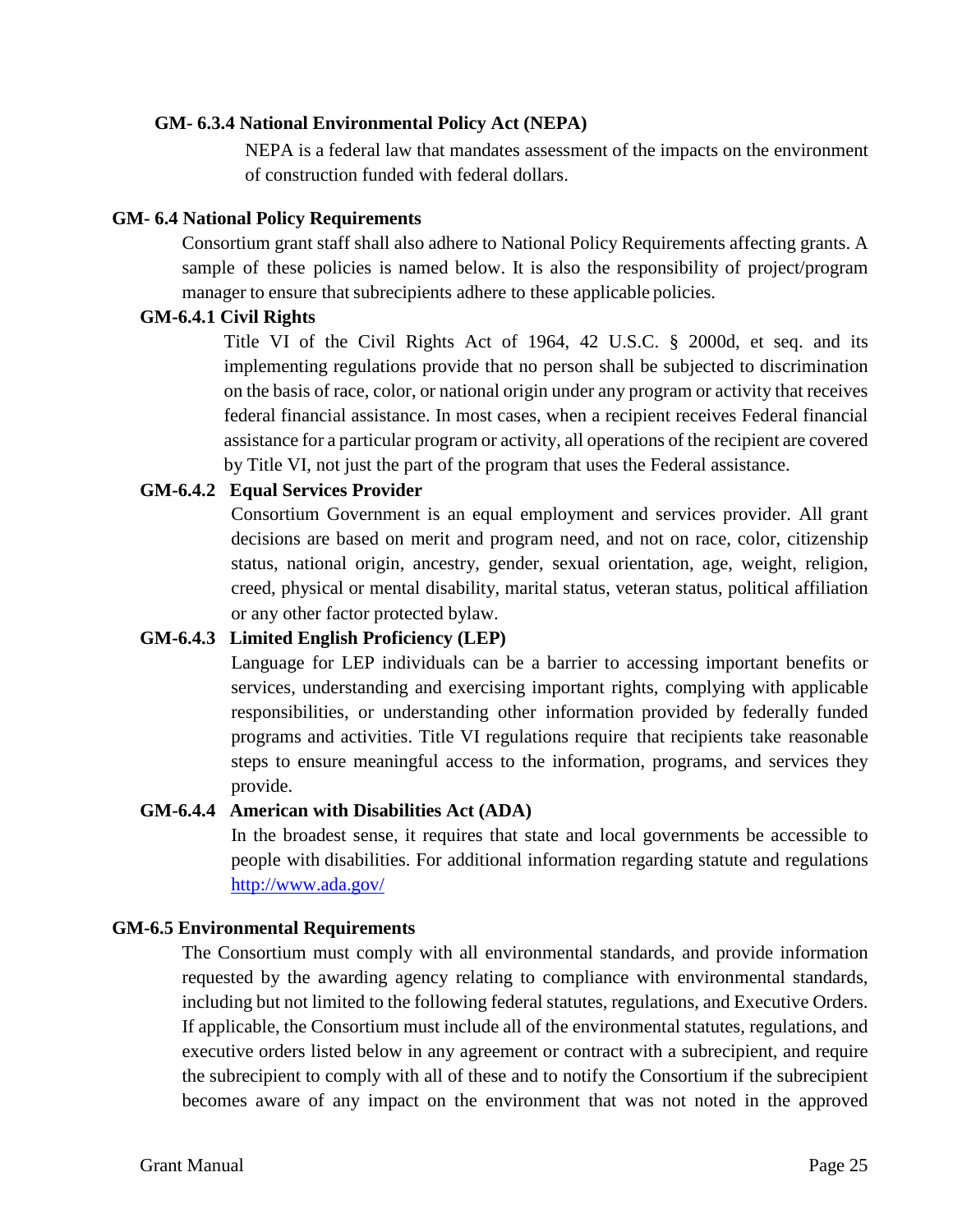application package:

- National Historic Preservation Act, as amended (54 U.S.C. § 300101 et seq.) and Archeological and Historic Preservation Act, as amended (54 U.S.C. § 312501 et seq.)
- The National Environmental Policy Act of 1969, as amended (42 U.S.C. § 4321 et seq.)
- Clean Air Act, as amended (42 U.S.C. § 7401 et seq.), Clean Water Act, as amended (33 U.S.C. § 1251 et seq.), and EO 11738
- The Flood Disaster Protection Act of 1973, as amended (42 U.S.C. § 4002 et seq.)
- The Endangered Species Act of 1973, as amended, (16 U.S.C. § 1531 et seq.)
- The Coastal Zone Management Act, as amended, (16 U.S.C. § 1451 etseq.)
- The Coastal Barriers Resources Act, as amended, (16 U.S.C. § 3501 etseq.)
- The Wild and Scenic Rivers Act, as amended, (16 U.S.C. § 1271 et seq.)
- The Safe Drinking Water Act of 1974, as amended, (42 U.S.C. § 300f-j)
- The Resource Conservation and Recovery Act of 1976, as amended, (42 U.S.C. § 6901) etseq.)
- The Comprehensive Environmental Response, Compensation, and Liability Act (Superfund) (42 U.S.C. § 9601 et seq.) and the Community Environmental Response Facilitation Act (42 U.S.C. § 9601 note)
- Magnuson-Stevens Fishery Conservation and Management Act, as amended (16U.S.C. §1801)
- Marine Mammal Protection Act, as amended (16 U.S.C § 31)
- Migratory Bird Treaty Act, as amended (16 U.S.C. §§ 703-712)
- Responsibilities of Federal Agencies to Protect Migratory Birds, EO 13186
- Bald and Golden Eagle Protection Act, as amended (16 U.S.C. § 668-668d)
- Marine Protection, Research and Sanctuaries Act (33 U.S.C. §§ 1401-1445 and 16 U.S.C. §§ 1431—1445)
- National Marine Sanctuaries Act, as amended (16 U.S.C. § 1431 et seq.)
- Rivers and Harbors Act of 1899 (33 U.S.C § 407)
- Environmental Justice in Minority Populations and Low Income Populations, EO 12898, as amended
- Floodplain Management, EO 11988, as amended by EO 13690 and, Protection of Wetlands,EO 11990, May 24,1977, as amended by EO 12608
- Farmland Protection Policy Act, as amended (7 U.S.C. § 4201 et. seq.)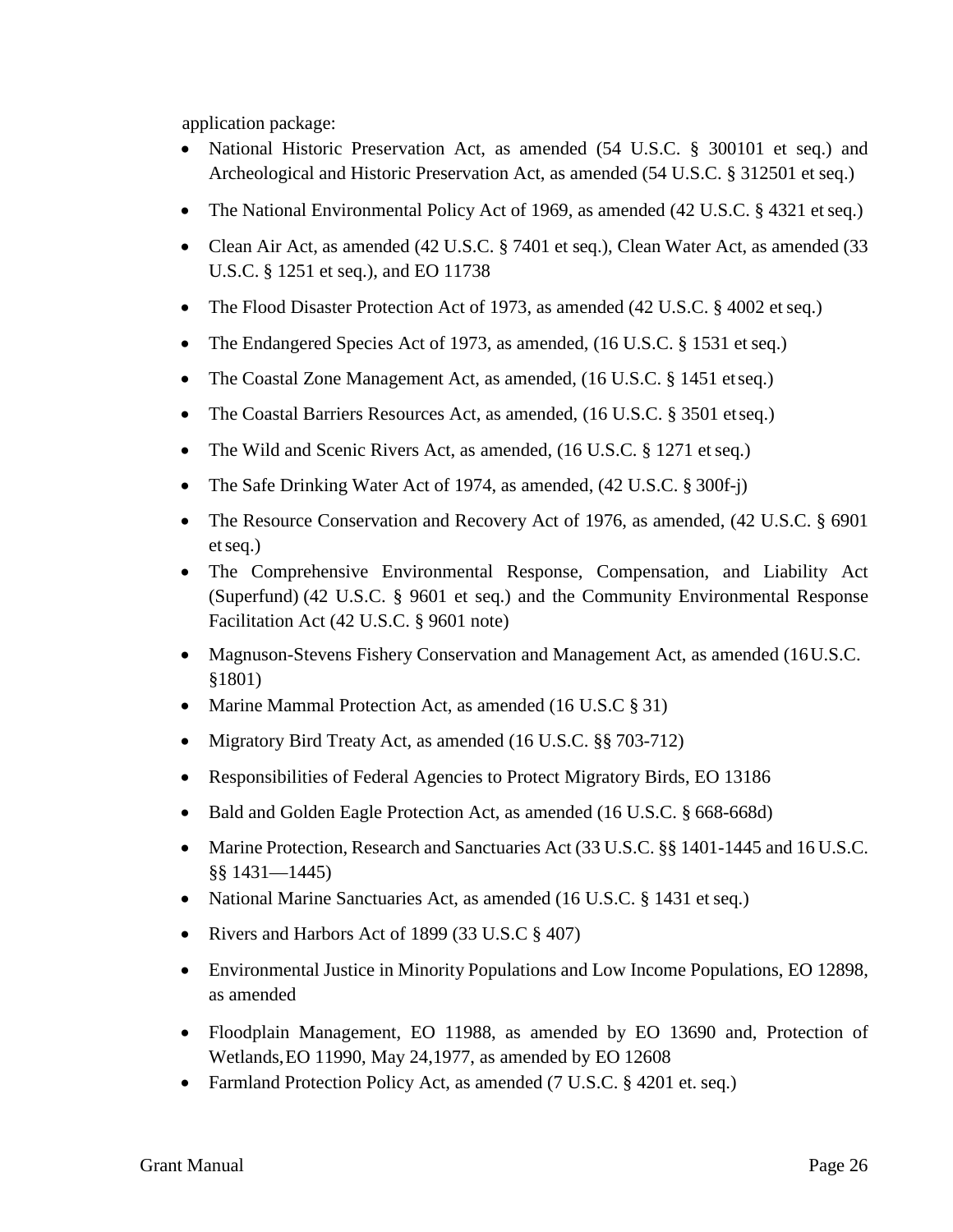• Coral Reef Protection, EO 13089Invasive Species, EO 13112

## <span id="page-26-0"></span>**8. Grant Manual Appendices**

**Appendix 1 Grant Lifecycle Overview Appendix 2 Grant Submission Checklist Appendix 3 Grant Process Flow Chart Appendix 4 PII Policy**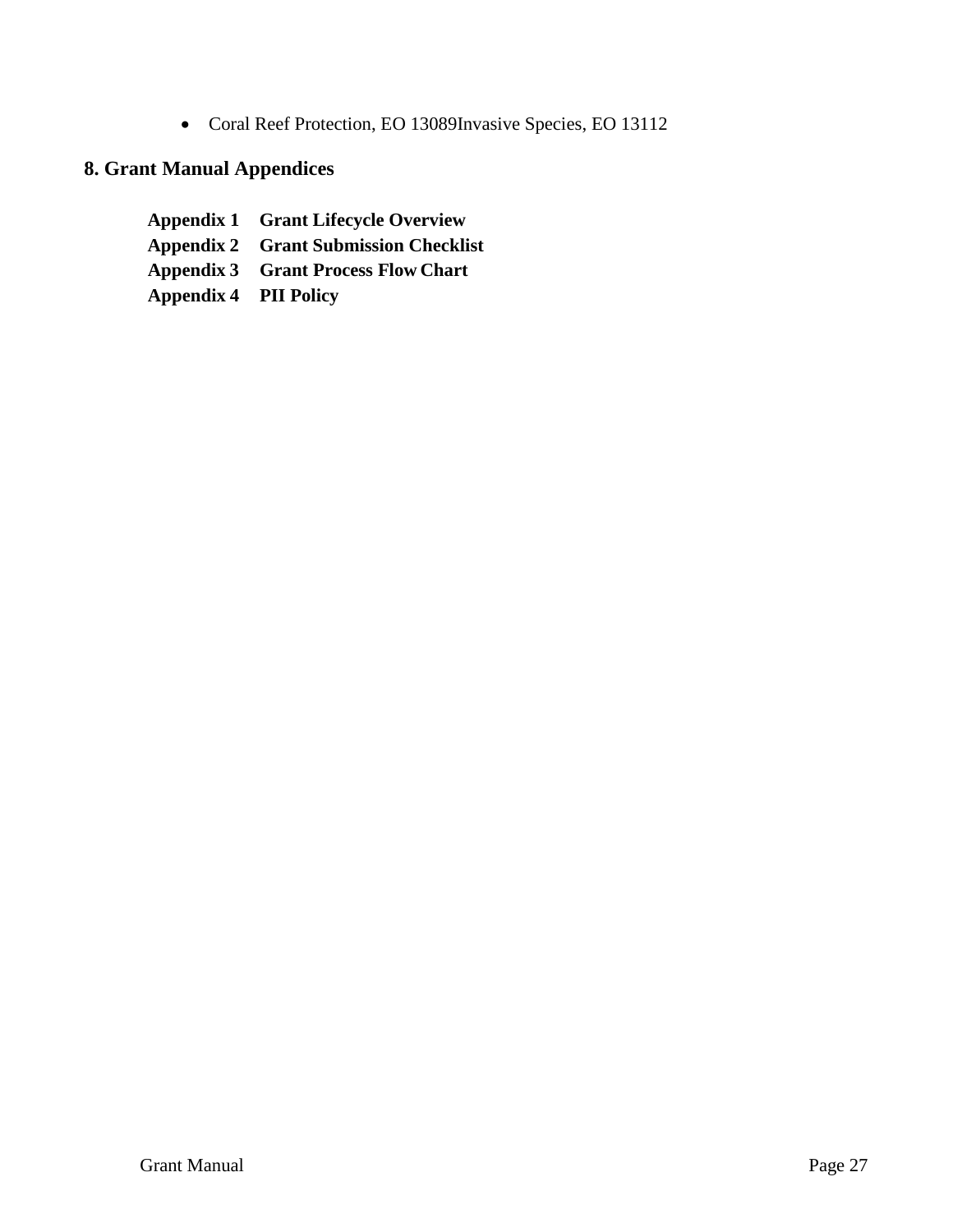## **GRANT MANUAL APPENDIX 1: GRANT PROCESS FLOW CHART**

<span id="page-27-0"></span>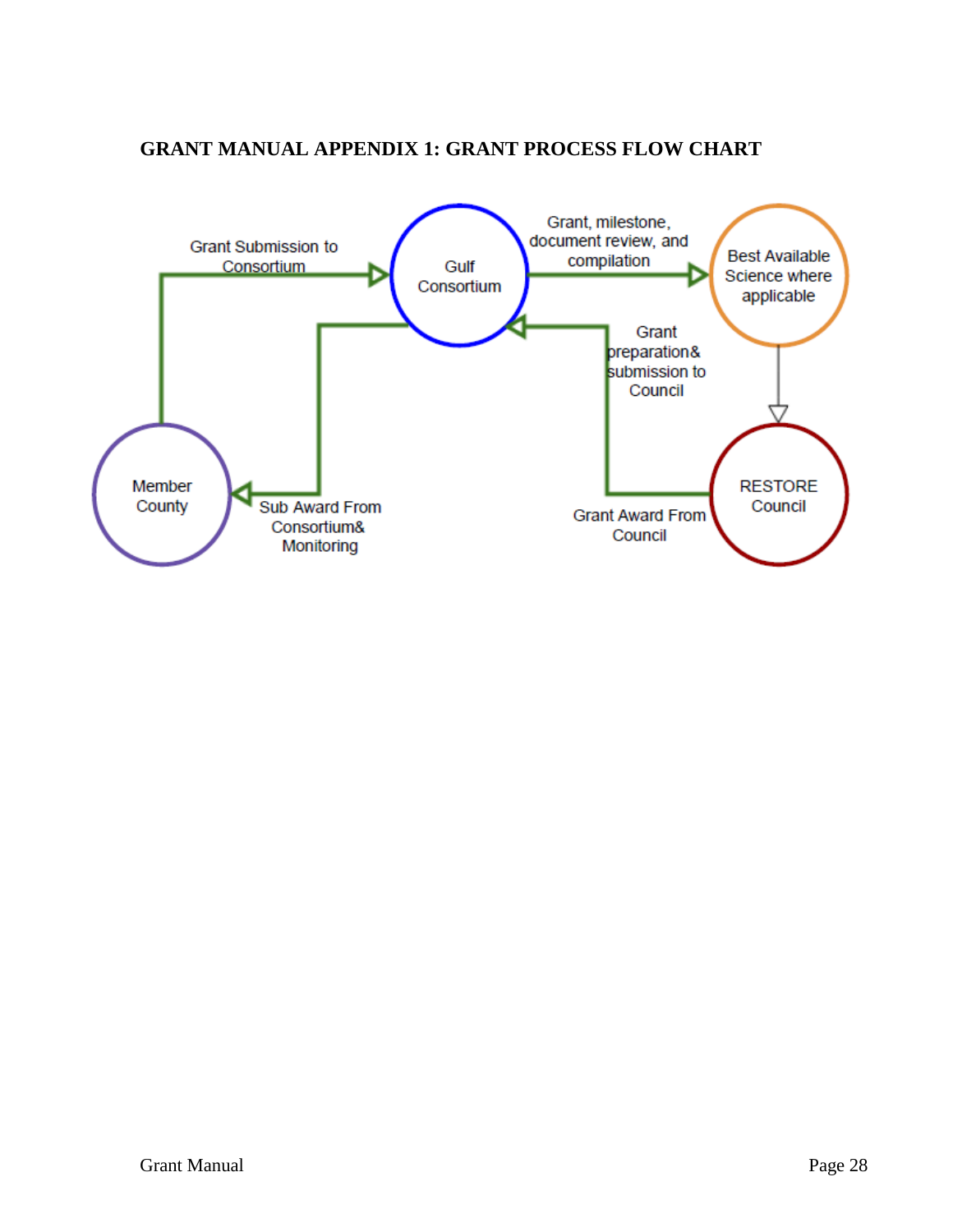#### <span id="page-28-0"></span>APPENDIX 1- **GRANT LIFECYCLE OVERVIEW**

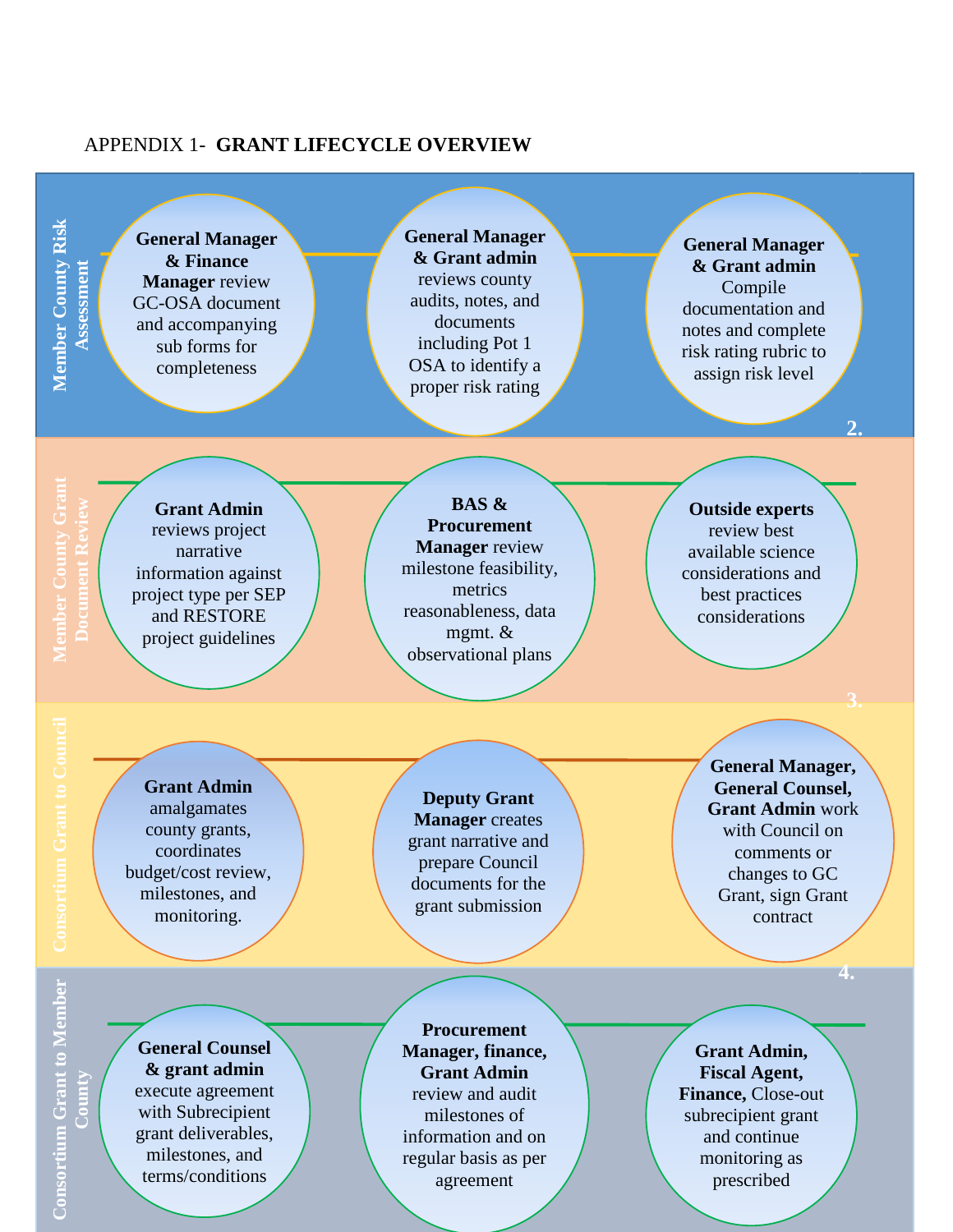#### <span id="page-29-0"></span>**Required of all Submissions**

| <b>Documentation</b>                 | <b>Notes</b>                                                                                                      |
|--------------------------------------|-------------------------------------------------------------------------------------------------------------------|
| <b>Assurances and Certifications</b> | Two signed documents required (see below)                                                                         |
| 1. Certifications                    | Required of all projects; must be signed by the<br>Authorizing Official for the applicant agency                  |
| 2. (a) Assurances (Non-Construction) | Required for non-construction projects; must be<br>signed by the Authorizing Official for the applicant<br>agency |
| 2. (b) Assurances (Construction)     | Required for construction projects; must be signed<br>by the Authorizing Official for the applicant agency        |
| Letter of Authorization              | Must be signed by the Council Member or Member<br>Designee                                                        |
| Abstract                             | See examples and template at<br>https://www.gulfconsortium.org/grant-resources                                    |
| Project Narrative                    | See examples and template at<br>https://www.gulfconsortium.org/grant-resources                                    |
| <b>Budget Narrative</b>              | See examples and template at<br>https://www.gulfconsortium.org/grant-resources                                    |
| Project Map(s)                       | At least one project/program location map in PDF<br>form at a scale appropriate to the project/program            |
| GIS shapefiles                       | See https://www.restorethegulf.gov/docs/                                                                          |
| Data Management Plan                 | See examples and template at<br>https://www.gulfconsortium.org/grant-resources                                    |
| <b>Observational Data Plan</b>       | See examples and template at<br>https://www.gulfconsortium.org/grant-resources                                    |

## <span id="page-29-1"></span>**Conditionally Required (Project-Specific[\)2](#page-29-1)**

<sup>&</sup>lt;sup>1</sup> GCERC Recipient Proposal and Award Guide (RPAG) for Grant Recipients and Federal Interagency Agreement Servicing Agencies is available from **https:/[/www.restorethegulf.gov/gcerc-grants-office](http://www.restorethegulf.gov/gcerc-grants-office)**

<sup>2</sup> Required documentation varies depending upon the type of project or program. Submission of applications without "conditional" project-specific documentation is allowed; however applications will be returned by the RESTORE Council Grants Office if all necessary documentation is not provided.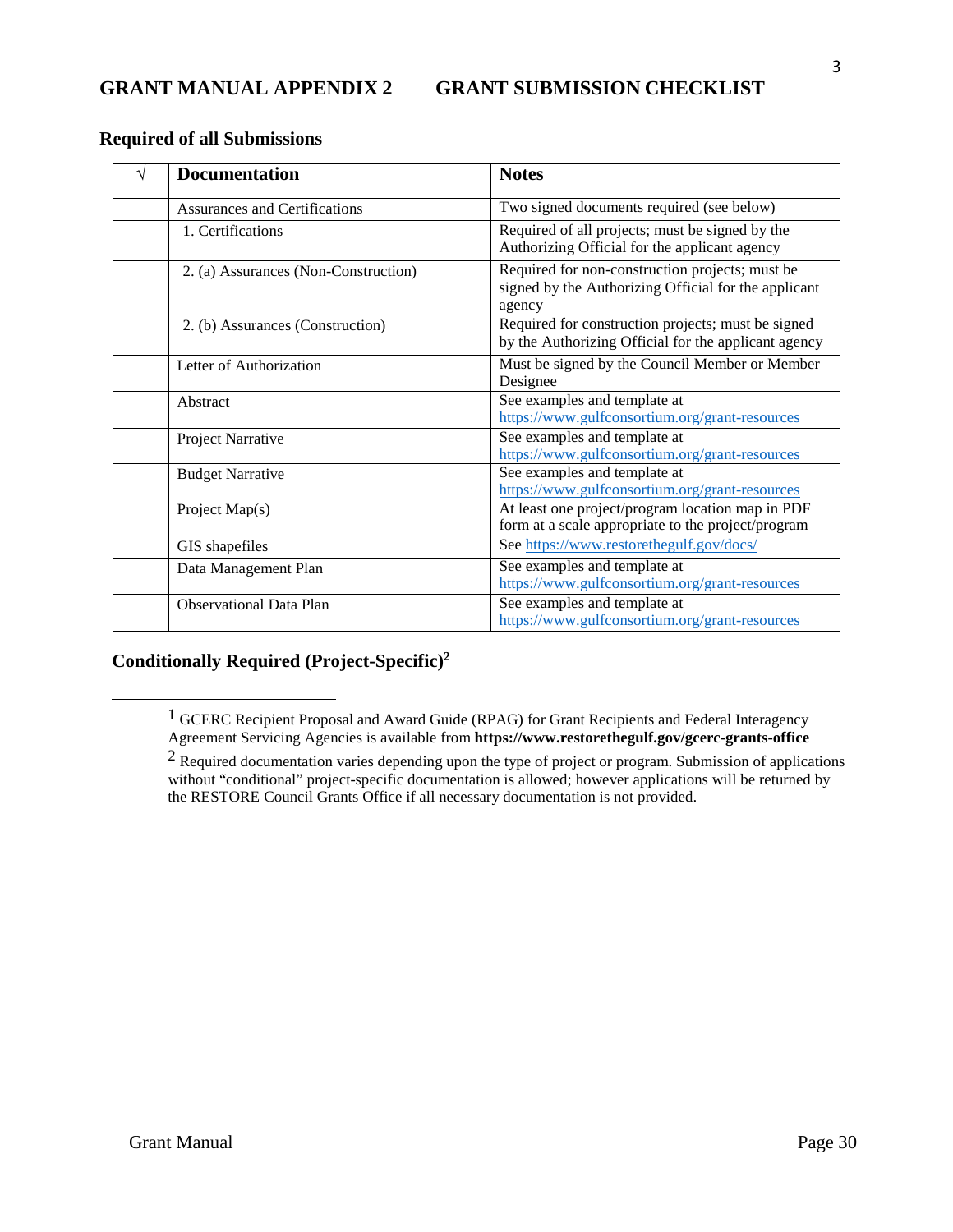|   | <b>Documentation</b>                                                                                                                           | <b>Notes</b>                                                                                                                                       |
|---|------------------------------------------------------------------------------------------------------------------------------------------------|----------------------------------------------------------------------------------------------------------------------------------------------------|
|   | <b>Environmental Compliance</b><br>Documentation – see template of<br>applicable laws at<br>https://www.gulfconsortium.org/grant-<br>resources | For any construction implementation<br>portions of projects                                                                                        |
| V | <b>Documentation</b>                                                                                                                           | <b>Notes</b>                                                                                                                                       |
|   | Negotiated Indirect Cost Rate Agreement<br>(State)                                                                                             | Required if indirect costs are budgeted                                                                                                            |
|   | <b>Subrecipient Negotiated Indirect Cost Rate</b><br>Agreement(s)                                                                              | Required for each subrecipient agreement where<br>indirect costs are budgeted                                                                      |
|   | Overhead/General & Administrative (G&A)<br>support documentation                                                                               | Required if Federal Servicing Agency is charging<br>Overhead or G&A costs                                                                          |
|   | Subrecipient Budget(s)                                                                                                                         | Required if there are subrecipients                                                                                                                |
|   | Organizational Self-Assessment                                                                                                                 | Required at the organizational level; this should be<br>submitted prior to or no later than at the time of the<br>organization's first application |
|   | Recipient Internal Control Compliance<br>Document List and Certification                                                                       | Required at the organizational level with the self-<br>assessment                                                                                  |
|   | <b>SF-LLL</b>                                                                                                                                  | Required if there are recipient or subrecipient<br>lobbying activities                                                                             |
|   | <b>Engineering and Design Documents</b>                                                                                                        | Required for all projects with an E&D component                                                                                                    |
|   | <b>Construction Documentation</b>                                                                                                              | Required for all projects with a construction<br>component - see below                                                                             |
|   | Land Acquisition Documentation                                                                                                                 | Required for all projects that have a land acquisition<br>component - see below                                                                    |

## **Additional Conditionally Required for Construction and Land Acquisition Projects**

**Construction** – the following are examples of documentation that may be required for projects involving construction; required documentation may vary on a project by project basis.

| <b>Documentation</b>                                                                                     | <b>Notes</b>                                                                                                                                                          |
|----------------------------------------------------------------------------------------------------------|-----------------------------------------------------------------------------------------------------------------------------------------------------------------------|
| Evidence of title                                                                                        | For property where construction will occur                                                                                                                            |
| Disclosure of encumbrances                                                                               | For property where construction will occur                                                                                                                            |
| Applicable permits                                                                                       | Federal, State, or local, related to construction                                                                                                                     |
| Certified plans, engineering designs,<br>construction drawings, specifications and<br>related documents, | As applicable to the project; must be certified by a<br>licensed engineer                                                                                             |
| Construction contract(s), if certain<br>procurement processes apply                                      | See Council Recipient Proposal and Award Guide<br>for Grant Recipients and Federal Interagency<br>Agreement Servicing Agencies, Part IV, Chapter IV,<br>section $C.1$ |
| Insurance documentation                                                                                  | Upload if applicable                                                                                                                                                  |
| Bonding documentation                                                                                    | Upload if applicable; may include bid guarantee,<br>performance bond, and/or payment bond                                                                             |
| Notice of Federal Interest, if applicable                                                                | Applicable to real property that has been constructed<br>or renovated                                                                                                 |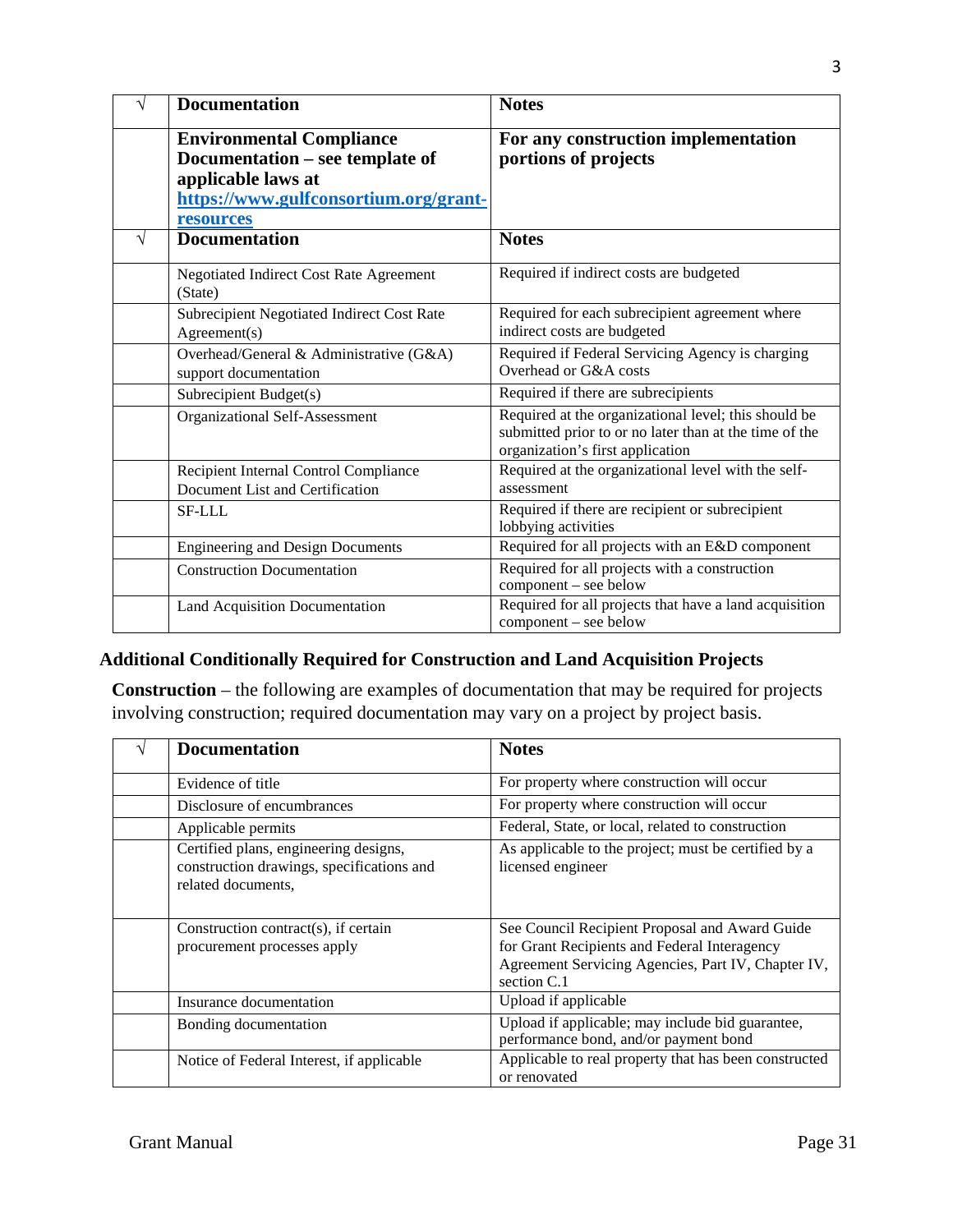**Land Acquisition –** the following are examples of documentation commonly required for projects involving land acquisition; required documentation may vary on a project by project basis but will typically include all of the following.

| <b>Documentation</b>                                                                                                                                      | <b>Notes</b>                                                                                 |
|-----------------------------------------------------------------------------------------------------------------------------------------------------------|----------------------------------------------------------------------------------------------|
| Maps                                                                                                                                                      | See below                                                                                    |
| Map of the area in which the real<br>$\bullet$<br>property acquisition will be located,                                                                   | Boundaries of the acquisition must be clearly<br>delineated                                  |
| GIS shapefiles for all properties<br>$\bullet$<br>acquired                                                                                                | GIS template provided in RAAMS                                                               |
| <b>Federal Emergency Management</b><br>$\bullet$<br>Agency (FEMA) floodplain map of<br>the area in which the real property<br>acquisition will be located | Boundaries of the site must be clearly delineated                                            |
| Survey(s)                                                                                                                                                 |                                                                                              |
| <b>Legal Description</b>                                                                                                                                  |                                                                                              |
| Current title opinion                                                                                                                                     | Showing ownership of the property and any deed<br>restrictions                               |
| Title                                                                                                                                                     |                                                                                              |
| Notice of Property Restrictions/Federal<br>Interest                                                                                                       | Required if restrictive covenant not included in<br>title/deed                               |
| For conservation easement acquisitions,<br>submission of the proposed and final<br>conservation easement                                                  | Defines the restrictions and permitted uses and<br>practices placed on the property          |
| Appraisal                                                                                                                                                 | Must comply with the Uniform<br>Appraisal Standards for Federal Land Acquisition<br>(UASFLA) |
| Appraisal Review                                                                                                                                          | Must comply with UASFLA                                                                      |
| Waiver Valuation, if applicable                                                                                                                           | Required if appraisal not completed for properties<br>valued under \$25,000                  |
| Land Use Plan                                                                                                                                             | Describing current and planned uses and O&M<br>activities                                    |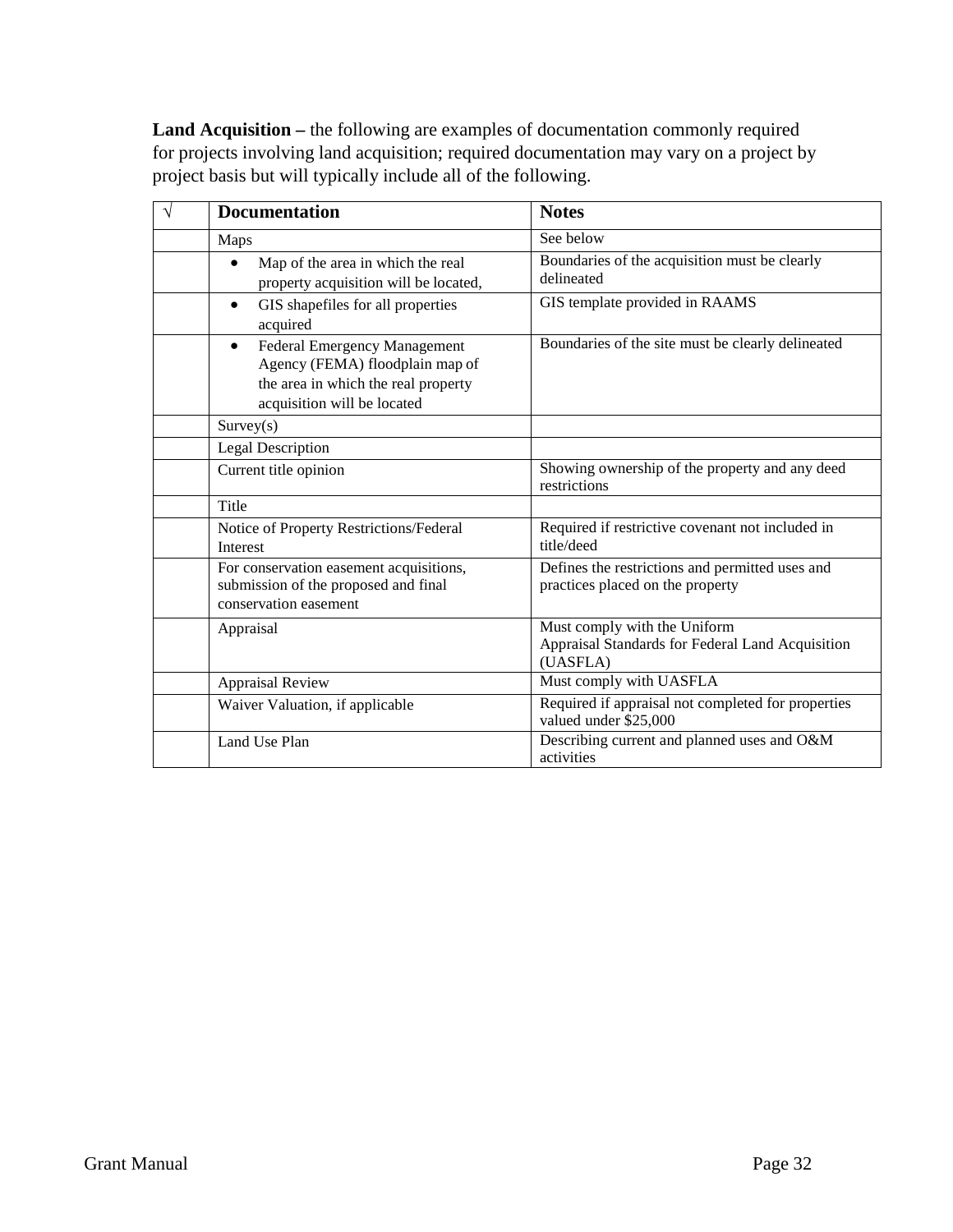## <span id="page-32-0"></span>**GRANT MANUAL APPENDIX 3 GRANT CLOSEOUT CHECKLIST**

## **GULF CONSORTIUM GRANT CLOSEOUT CHECKLIST**

| Within 30-45 days of grant agreement's end date, this Grant Closeout checklist must be completed, signed by the General Manager and returned<br>to OMB Grants team before the project can be closed in the grant management system. |                                                                                                                        |            |    |     |
|-------------------------------------------------------------------------------------------------------------------------------------------------------------------------------------------------------------------------------------|------------------------------------------------------------------------------------------------------------------------|------------|----|-----|
| Project Number_                                                                                                                                                                                                                     | <b>Project Name</b>                                                                                                    |            |    |     |
| <b>Agreement Start Date______</b>                                                                                                                                                                                                   | <b>Agreement End Date</b>                                                                                              | <b>YES</b> | NO | N/A |
|                                                                                                                                                                                                                                     | Have all project expenditures for the entire project period been accounted for in the grant management system?         |            |    |     |
|                                                                                                                                                                                                                                     | Have all requisitioned supplies and/or services been received and/or completed by the grant expiration date?           |            |    |     |
| submittals to appropriate A/R invoices)?                                                                                                                                                                                            | Have all required request for reimbursables/drawdowns been submitted to the grantor agency (attach screenprint of      |            |    |     |
|                                                                                                                                                                                                                                     | Have all corresponding grant billing events been performed in the grant management system?                             |            |    |     |
| screen in grant management software?                                                                                                                                                                                                | Has documentation showing Manager approvals for reimbursement requests/drawdowns been attached to the invoice          |            |    |     |
| software(verify and keep documentation in hard-copy grant file)?                                                                                                                                                                    | Has all revenue from grant billing events been received and applied to the appropriate A/R Invoice in grant management |            |    |     |
| Where needed, have all adjustments to reimburse requests been processed?                                                                                                                                                            |                                                                                                                        |            |    |     |
|                                                                                                                                                                                                                                     | Have all invoice corrections, revenue adjustments, payroll corrections, change orders to P.O.'s etc., been made?       |            |    |     |
| schedule to final invoice from the grant management system)?                                                                                                                                                                        | Has a final reconciliation between project expenditures and the general ledger been performed (attach reconciliation   |            |    |     |
| management system?                                                                                                                                                                                                                  | Have all required financial reports been submitted to the grantor agency (e.g. SF-425) and attached to in the grant    |            |    |     |
| to "Project Screen" in the grant management system?                                                                                                                                                                                 | Have all final required program and technical reports been submitted to the grantor agency (e.g.; SF-425) and attached |            |    |     |
| submitted to the Finance Manager                                                                                                                                                                                                    | Has any property been acquired with grant funds? If yes, ensure the Asset Addition Form has been completed and         |            |    |     |
| written documentation of this in the grant management system)                                                                                                                                                                       | Was program income generated? If so, was it fully applied against project expenditures if required by grant (attach    |            |    |     |
| Have all disposition procedures been followed for grant acquired equipment/supplies?                                                                                                                                                |                                                                                                                        |            |    |     |
| system?                                                                                                                                                                                                                             | Has a project completion report been filed with the grantor agency and attached to the project in the grant management |            |    |     |
| system)?                                                                                                                                                                                                                            | Have you received your grant close out notice from the grantor (of so, attach to the project in the grant management   |            |    |     |
| for state after receiving Closeout Notice from Grantor)?                                                                                                                                                                            | Have retention requirements been implemented for all grant-related documents (minimum 3 years for Federal, 5 years     |            |    |     |
| Comments:                                                                                                                                                                                                                           |                                                                                                                        |            |    |     |
|                                                                                                                                                                                                                                     |                                                                                                                        |            |    |     |
|                                                                                                                                                                                                                                     |                                                                                                                        |            |    |     |
|                                                                                                                                                                                                                                     |                                                                                                                        |            |    |     |
| <b>Grants Administrator</b>                                                                                                                                                                                                         | <b>Finance Manager</b><br>Date                                                                                         |            |    |     |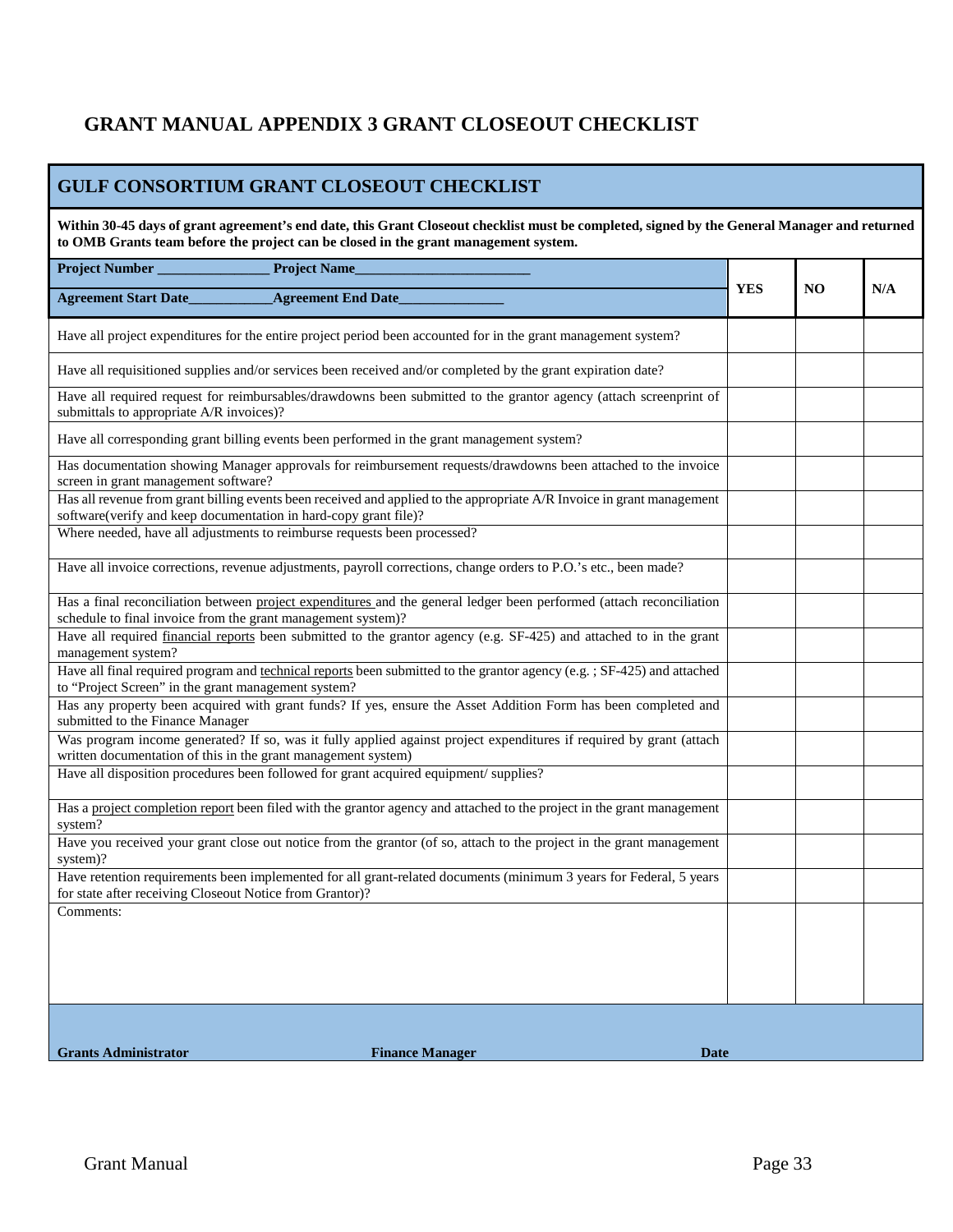## <span id="page-33-0"></span>**GRANT MANUAL APPENDIX 4 PII POLICY**

## **GULF CONSORTIUM POLICY ON SAFEGUARDING PERSONALLY IDENTIFIABLE INFORMATION**

## **PURPOSE:**

The Consortium is committed to maintaining the confidentiality of Personally Identifiable Information ("PII"), except as may be otherwise required pursuant to Florida law. This policy applies to Consortium staff, contractor or service provider staff, sub-grantees, or any other person doing business with Consortium.

## **POLICY:**

The Consortium, a Special District of the state of Florida, is the recipient of certain Federal grants and cooperative funding agreements and is subject to the Uniform Administrative Requirements, Cost Principles, and Audit Requirements for Federal Awards.

Notwithstanding the Consortium's obligations under the Uniform Administrative Requirements for Federal awards it is the stated policy of Consortium to protect PII in the course of doing business to the maximum extent allowable pursuant to Federal and State law. This policy applies to contractors, service providers, sub- grantees, or other entities providing services to Consortium on projects derived from Federal funding.

## **PII DEFINITION:**

As defined in 2 C.F.R. § 200.82, "Protected PII means an individual's first name or first initial and last name in combination with any one or more of types of information, including, but not limited to, social security number, passport number, credit card numbers, [security] clearances, bank numbers, biometrics, date and place of birth, mother's maiden name, criminal, medical and financial records, and educational transcripts. This does not include [PII t](https://www.law.cornell.edu/definitions/index.php?width=840&height=800&iframe=true&def_id=36f2ad20a9f9dcfe3e6a38444824d887&term_occur=1&term_src=Title%3A2%3ASubtitle%3AA%3AChapter%3AII%3APart%3A200%3ASubpart%3AA%3ASubjgrp%3A28%3A200.82)hat is required by law to be disclosed.

According to 2 C.F.R. § 200.79, "PII means information that can be used to distinguish or trace an individual's identity, either alone or when combined with other personal or identifying information that is linked or linkable to a specific individual.

Some information that is considered to be PII is available in public sources such as telephone books, public web sites, and university listings. This type of information is considered to be Public PII and includes, for example, first and last name, address, work telephone number, email address, home telephone number, and general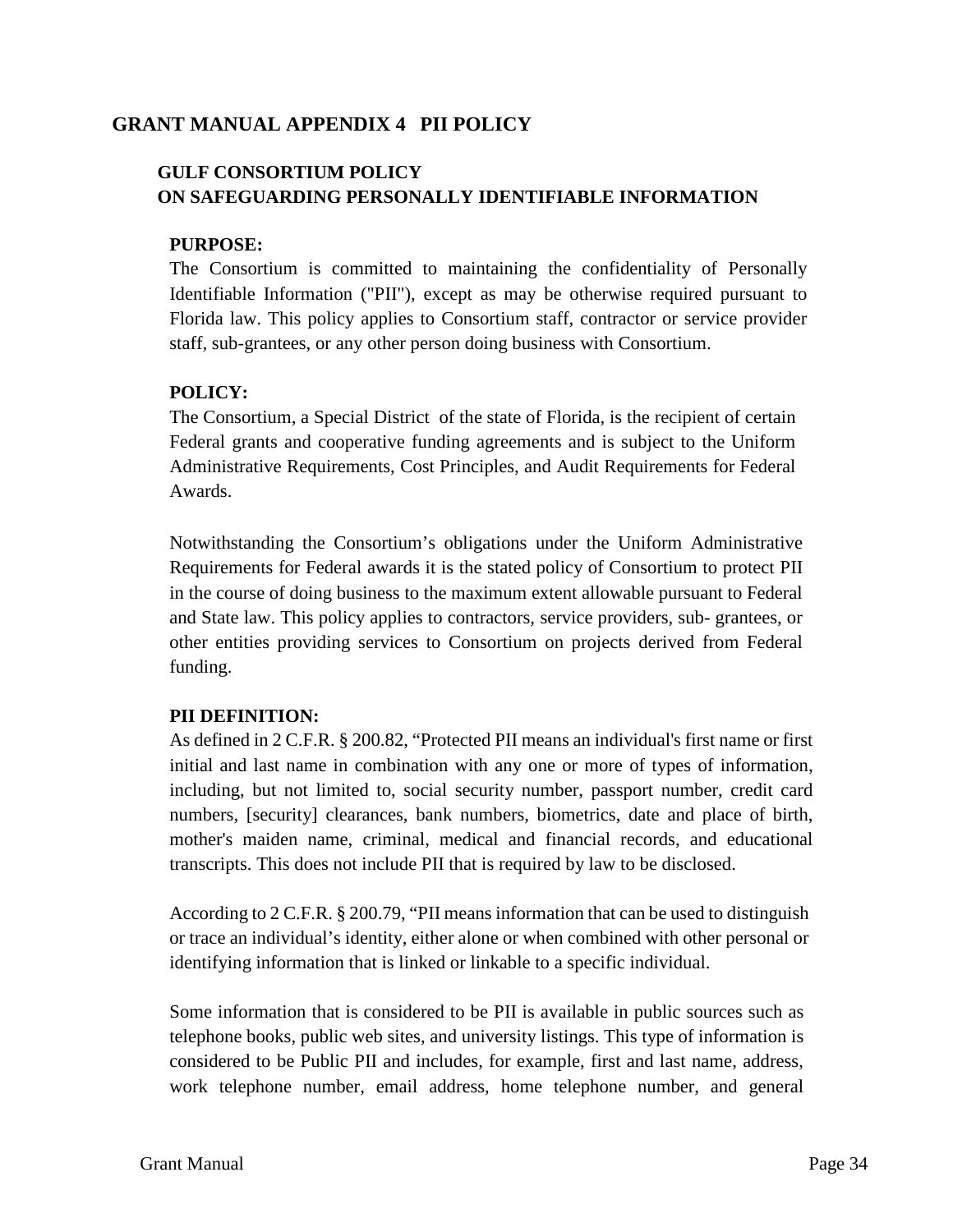educational credentials. The definition of PII is not anchored to any single category of information or technology. Rather, it requires a case-by-case assessment of the specific risk that an individual can be identified. Non-PII can become PII whenever additional information is made publicly available, in any medium and from any source, that, when combined with other available information, could be used to identify an individual."

The U.S. Department of Homeland Security (DHS 2015) describes non-sensitive versus "Sensitive" PII. Some PII is not considered Sensitive, such as information on a business card. Other PII is Sensitive that if lost, stolen, or disclosed without authorization, could result in substantial harm, embarrassment, inconvenience, or unfairness to an individual.

## **GENERAL GUIDELINES AND PROCEDURES** (from DHS 2015)**:**

The following guidelines and procedures apply to Consortium staff, contractors, consultants, service providers, sub-grantees and/or other persons handling PII in association with Consortium business including but not limited to State and Federal grants.

## General Guidelines

- If your position involves collecting or maintaining Sensitive PII electronically, you should limit your access to only that information needed to carry out the duties of your job.
- You should ensure that documents are not accessible to casual visitors, passersby, or other individuals within the office without a "need to know." If you leave your workspace for any reason, or have others in the immediate vicinity of Sensitive PII, you should activate your screen saver or put your monitor in a sleep mode. At the end of the day, you should always log-off your computer.
- Ensure privacy while discussing Sensitive PII during office or telephone conversations.
- When emailing Sensitive PII, save it to a separate document and passwordprotect or encrypt it. Send the protected document as an email attachment and provide the password to the recipient by phone or in a separate email.
- Do not leave hard copy forms of Sensitive PII unattended in non-secure areas such as on desks, tables, printers, or copiers. Secure hard copies of Sensitive PII in a locked desk drawer, file cabinet, or other secure enclosure when not in use. When using Sensitive PII, use it in a secure, limited-access area limited to persons with an official need to know.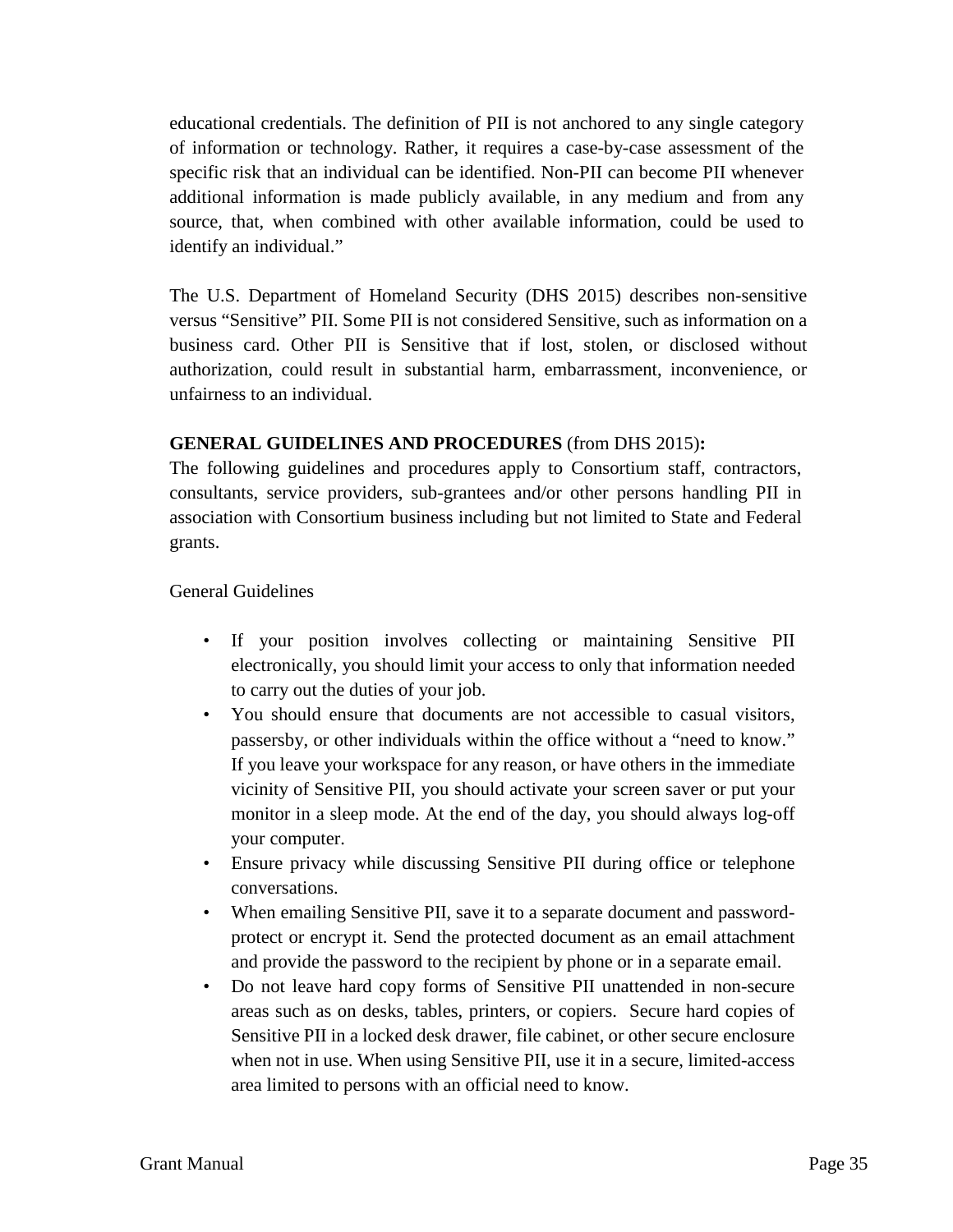- Avoid faxing Sensitive PII if possible.
- If accessing PII away from the office, place the document on a USB drive, or access the data through the Virtual Private Network (VPN) on your computer.

## **General Procedures**

- 1. All parties must ensure that PII used during the performance of Federal grants has been obtained in conformity with applicable Federal or State law.
- 2. To ensure PII is not transmitted to unauthorized persons, all PII and sensitive data sent via email or stored electronically must be encrypted using industry- standard information processing standards. Emailing unencrypted PII to any entity is not permitted.
- 3. All PII must be stored in an area that is physically safe from access by unauthorized persons. The data must be processed using Consortium (or related contractor or service provider) equipment and information technology at approved designated locations. Personal Electronic Devices will not be used to process PII.
- 4. Records/documents containing Pll may not be left open and unattended, will be stored in reasonably secure areas including locked rooms or cabinets, and staff handling PII as part of their official duties will treat such documents as confidential.
- 5. Persons who have access to Pll will be advised of the confidential nature of the Pll, the safeguards required to protect the Pll and that there are civil and criminal sanctions for noncompliance with such safeguards that are contained in Federallaw.
- 6. Contractors, service providers, sub-grantees, and others must have established policies and procedures under which their employees and other personnel are aware and acknowledge the sensitive and confidential nature of PII and the safeguards with which they must comply.
- 7. Contractors and service providers must not extract information from data supplied for any purpose not stated in the grant or funding agreement.
- 8. Access to PII created by the Consortium must be restricted to only those Consortium employees or employees of contractors, service providers or sub- grantees who need such information to perform duties in their official capacity.
- 9. All PII data must be processed in a manner that will protect the confidentiality of records and documents and is designed to prevent the unauthorized dissemination of such information by electronic or other means.
- 10. Records/Documents that constitute official public records may be released pursuant to a public records request following procedures outlined in Florida law and Consortium policy.
- 11. Appropriate methods of destroying Pll will be used by the Consortium and its contractors or service providers when records are eligible for destruction pursuant to applicable records retention laws and destroyed. Such methods may include shredding, burning, or electronically deleting PII.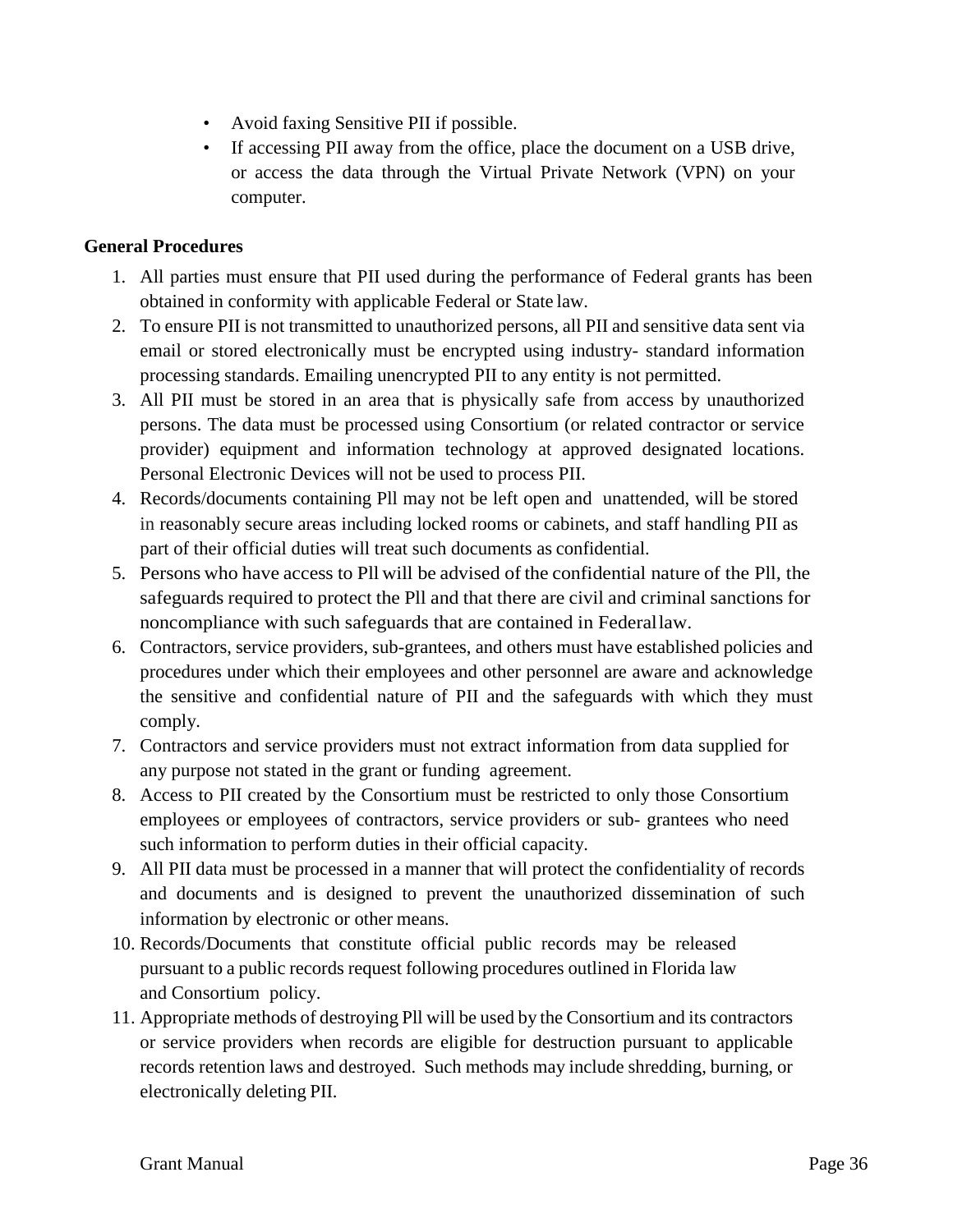12. Any breach or suspected breach of Pll must be reported to the Grantee immediately.

Failure on the part of Consortium employees or its contractors, service providers, subgrantees, and other persons handling PII in association with Consortium business may result in appropriate remedial action including but not limited to employee discipline and contractual termination.

## **PII SAFEGUARDS WITHIN FLORIDA STATUTES § 119 ("PUBLIC RECORDS"):**

As reflected in Florida Statutes (FS), Chapter 119 (2016) ("Public Records"), the bulk of records that Consortium collects or creates are subject to public disclosure. "Protected Personally Identifiable Information" ("PPII") is often contained within Consortium records. Under many circumstances; however, PPII is exempt from disclosure under FS § 119. For example, under FS § 119.071(1)(c), "any financial statement [the Consortium] requires a prospective bidder to submit in order to prequalify for bidding or for responding to a proposal for a road or any other public works project is exempt [from disclosure]." In addition, under FS § 119(5)(b), "bank account numbers and debit, charge, and credit card numbers held by an agency are exempt [from disclosure]." Perhaps most pertinently, under FS § 119.071(5)5, "Social security numbers [SSN] held by an agency are confidential and exempt [from disclosure]." Taking this exemption for SSNs a step further, under FS § 119.071(5)2.a., "[the Consortium] may not collect an individual's SSN unless the Consortium has stated in writing the purpose for its collection and unless it is: (I) Specifically authorized by law to do so; or (II) imperative for the performance of that agency's duties and responsibilities as prescribed by law." It follows that FS § 119—despite its broad ambit—has PPII safeguards built within the statute that help the Consortium comply with CFR § 200.303 ("Internal Controls").

FS § 119 does dictate several scenarios where PPII such as SSNs must be disclosed to third parties. Most notably, under FS § 119(5)(a)7.b., "[the Consortium] may not deny a 'commercial entity' engaged in the performance of a 'commercial activity' access to SSNs, provided the SSN will be used only in the performance of a commercial activity and provided the 'commercial entity' makes a written request for the SSNs. The written request must (I) [b]e verified as provided in FS § 92.525; (II) [b]e legibly signed by an authorized officer, employee, or agent of the commercial entity; (III) contain the commercial entity's name, business mailing and location addresses, and business telephone number; and (IV) contain a statement of the specific purposes for which it needs the SSNs and how the SSNs will be used in the performance of a 'commercial activity,' including the identification of any specific federal or state law that permits such use." Significantly, FS § 119(5)(a)7.a defines "commercial entity" and "commercial activity" for purposes of FS  $\S$  119(5)(a)7 to avoid broad interpretation of these terms. Furthermore, under FS § 119(5)7.c., "[the Consortium] may request any other information reasonably necessary to verify the identity of a 'commercial entity' requesting the SSNs and the specific purposes for which the numbers will be used." To ensure that "agencies"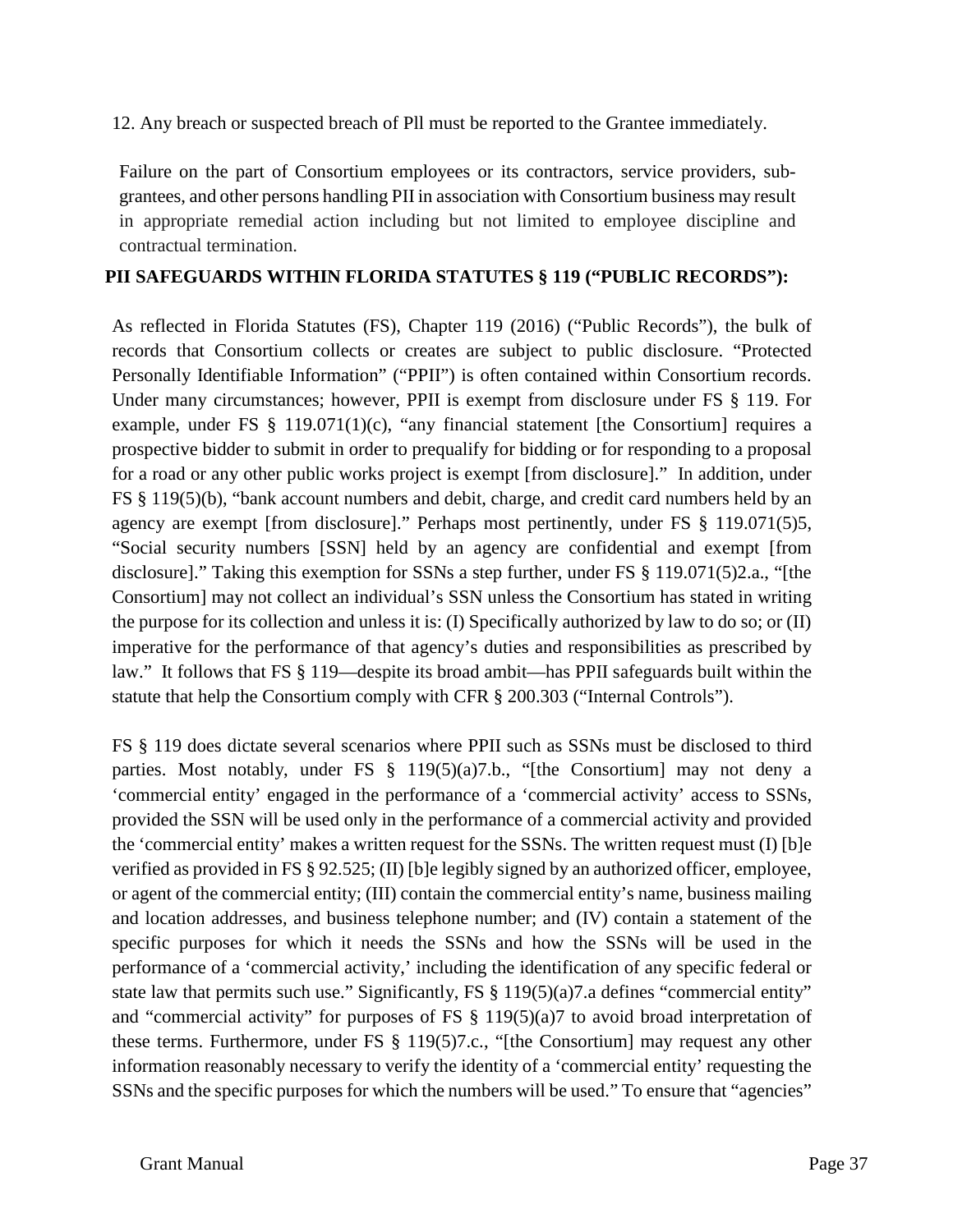like the Consortium are checking off these provisions prior to disclosing SSNs, FS § 119(5)(a)8.b. subjects public officers to a (maximum) \$500 fine per violation of FS § 119(5)(a). Moreover, *any person* who makes a false representation to obtain an SSN through FS § 119(5)(a) commits a third-degree felony under State law. It follows that while "commercial entities" can acquire SSNs through records requests under FS § 119, there again remain numerous safeguards in place to help the Consortium comply with CFR § 200.303 ("Internal Controls").